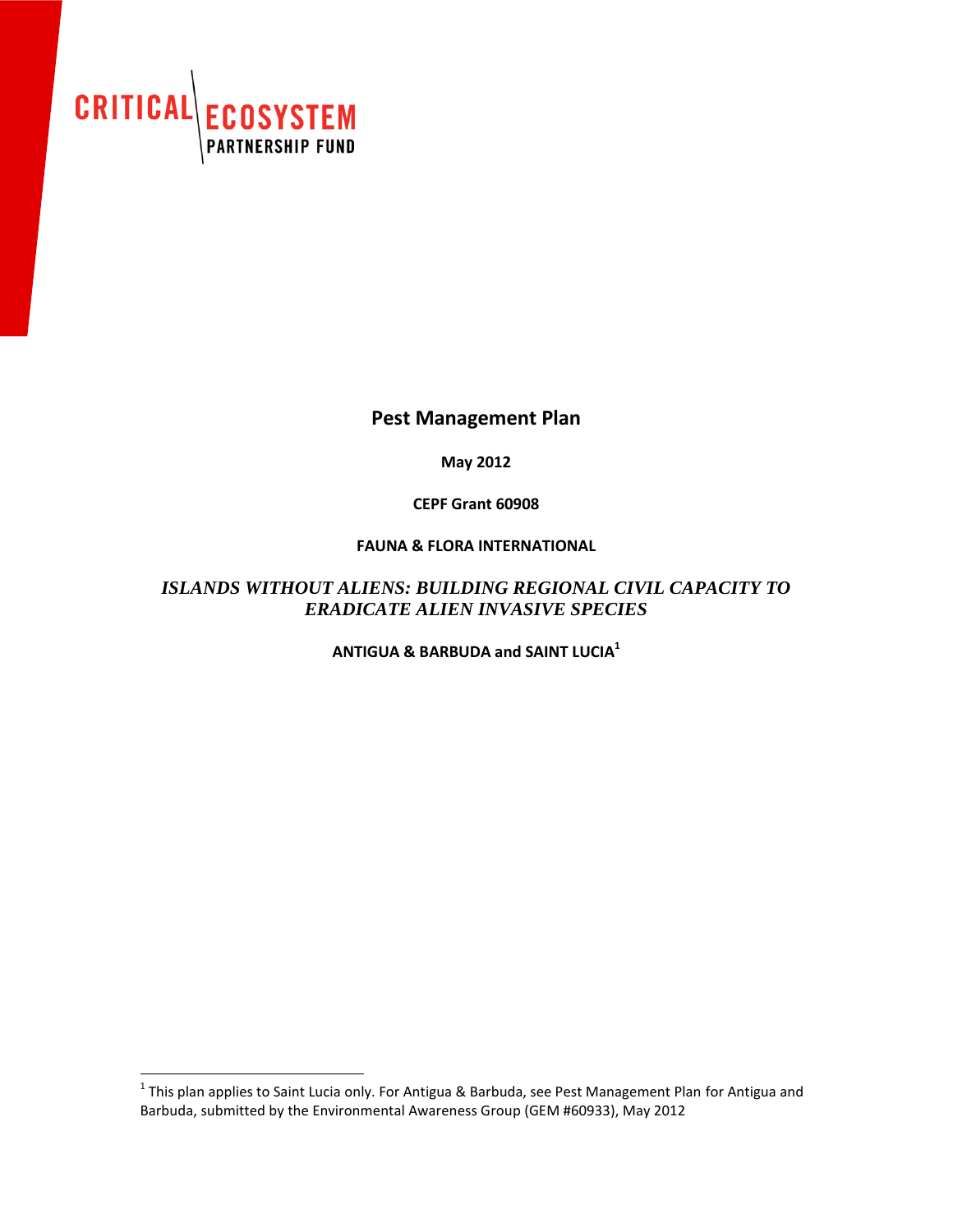# **Pest Management Plan**

## **Objective**

The pest management plan (PMP) will describe CEPF requirements to ensure the use of best practice in the control and removal of alien and invasive plants, insects, and animals in compliance with World Bank Safeguards. This is included in the CEPF Operational Manual.

The objective of these guidelines is to avoid, minimize, or mitigate potentially adverse effects of the application of pesticides, insecticides, and herbicides (herewith referred to in the unitary as "pesticides") in efforts to restore natural habitats.

This document describes the requirements and planning procedures for applicants/grantees in the preparation and implementation of alien and invasive species (AIS) control projects funded by CEPF, as well as the role of CEPF in ensuring compliance with these guidelines.

The spread of alien and invasive plants and animals is the second greatest cause of biodiversity loss after habitat destruction. In the context of CEPF, many of the KBAs and corridors targeted for investment suffer from, in particular, non-native plants which have opportunistically taken over natural landscapes, and from non-native animals that upset island ecosystems. Many Ecosystem Profiles specifically include the control and removal of such alien and invasive species as an investment priority. The control of alien and invasive species in KBAs and corridors is not an exception, but a standard part of CEPF operations in some hotspots, and as such, applicable guidelines must be followed.

Situations where these guidelines apply include grants which:

- Pay for the direct purchase or expenses related to the manufacture, acquisition, transport, application, storage, or disposal of pesticides, including the costs of materials, equipment, and labor.
- Pay for the direct purchase or expenses related to the control or removal of animals by chemical means.
- Pay for the planning, management, or supervision of work which involves the general use of pesticides or animal control as described in the two points above.

Examples of the types of grants to which these guidelines apply include, but are not limited to:

- A grant that involves the employ of labor and application of herbicide to restore a degraded landscape and allow endemic vegetation and animals to return.
- A grant that involves the supervision of teams conducting AIS control by chemical means, where those teams are operating with funding from a host country government or other donor.
- A grant that involves the eradication by chemical means of non-native rats, cats, reptiles (e.g., Brown Tree Snake), birds (e.g., Common Myna), and invertebrates (e.g., Golden Apple Snail) from an island or isolated natural habitat.

These guidelines do **not** apply to the physical removal of alien and invasive plant and animals through physical means as part of the restoration of degraded habitat or the maintenance of KBAs and corridors.

A single set of guidelines cannot anticipate every scenario under which a grantee will propose to remove alien and invasive species. The conditions of the habitat, the type of species, the method of control, the capacity of the organization, the latest knowledge of environmental impacts, and even the definitions of "best practice" will change over time. Thus, these guidelines establish a process that grantees must follow, rather than a specific set of AIS control measures.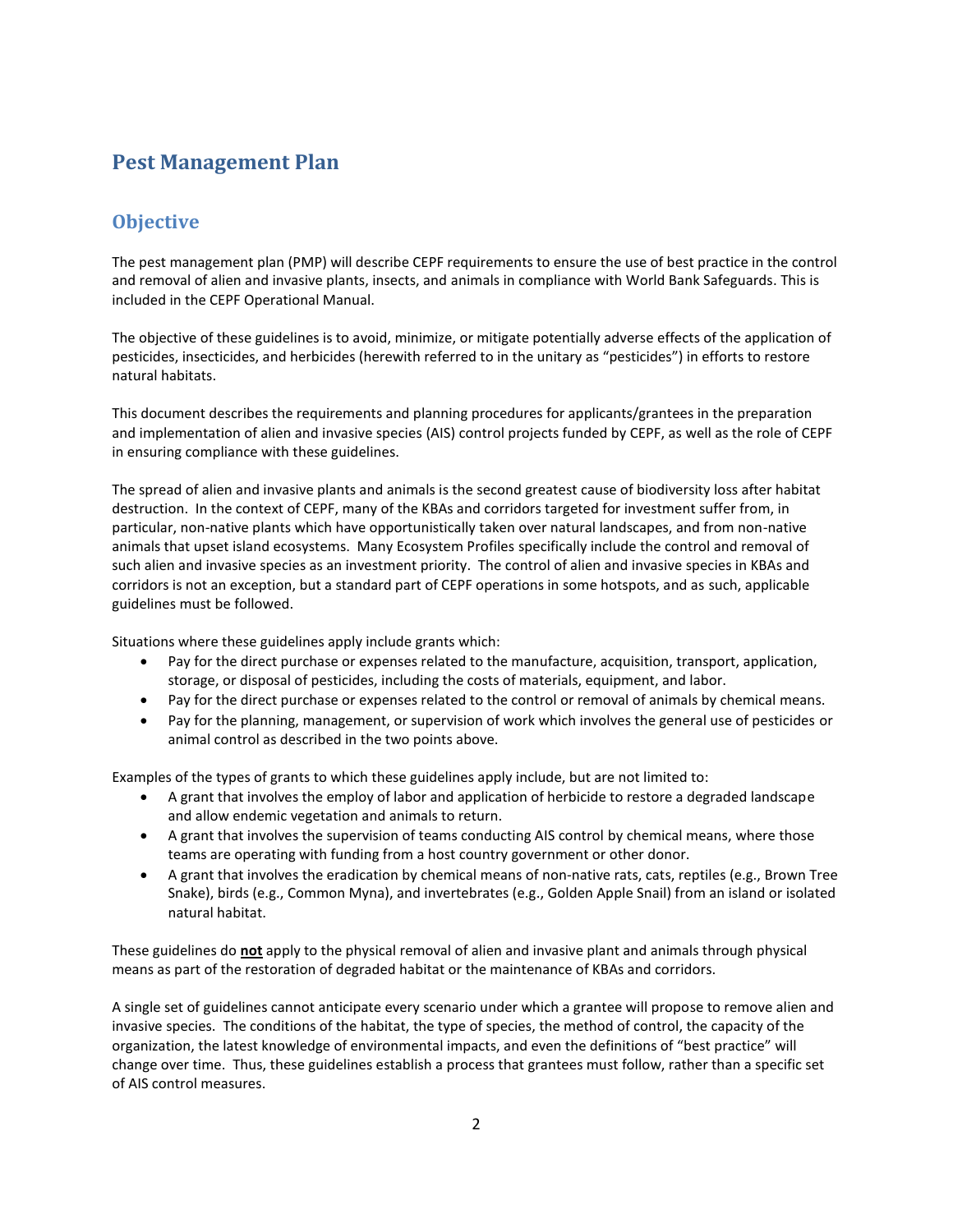## **Components of the PMP**

Any CEPF project that proposes to use a pesticide must prepare a pest management plan with six sections, outlined below. These projects should benefit from the accumulated knowledge on the use of pesticides in invasive eradication, including those that are available at:

- The IUCN Invasive Species Specialist Group (http://www.issg.org /index.html), which provides dozens of resources, including the Global Invasive Species Information Network List of Invasive Alien Species Online Information Systems (http://www.gisinetwork.org/Documents/draftiasdbs.pdf).
- For Polynesia-Micronesia Hotspot, the Pacific Invasives Initiative Resource Kit for Rodent and Cat Eradication (http://www.pacificinvasivesinitiative.org/rk/index.html), which contains multiple templates and guidelines on animal control in the region.
- For Maputaland-Pondoland-Albany Hotspot, in particular in South Africa, the Expanded Public Works Programme Working for Water, managed by the Department of Water Affairs (http://www.dwaf.gov.za/wfw/), including the Position Paper on Biocontrol (http://www.dwaf.gov.za/wfw/Control/docs/article1.2.pdf), the Project Operating Standards (http://www.dwaf.gov.za/wfw/Control/docs/ProjectOperatingStandards%28May%202007%29Version3.p df), and the treatment tables for aquatic and terrestrial invasives, available at the same website.
- The World Health Organization's Recommended Classification of Pesticides by Hazard, updated every two years (http://www.who.int/ipcs/publications/pesticides\_hazard/en/).

The pest management plan consists of six sections comprising 34 questions.

### **Grant Summary**

- 1. Grantee organization: Fauna & Flora International
- 2. Grant title: Islands Without Aliens: Building Regional Civil Capacity to Eradicate Alien Invasive Species
- 3. GEM number: 60908
- 4. Grant amount (US dollars): \$ 116,725 requested
- 5. Active dates of grant: July 1, 2012 – June 30, 2014 (requested)
- 6. Countries or territories where pesticides will be applied: Antigua &Barbuda and Saint Lucia (Lesser Antilles, Eastern Caribbean). *This plan applies to Saint Lucia only. For Antigua & Barbuda, see Pest Management Plan submitted by the Environmental Awareness Group (GEM #60933)*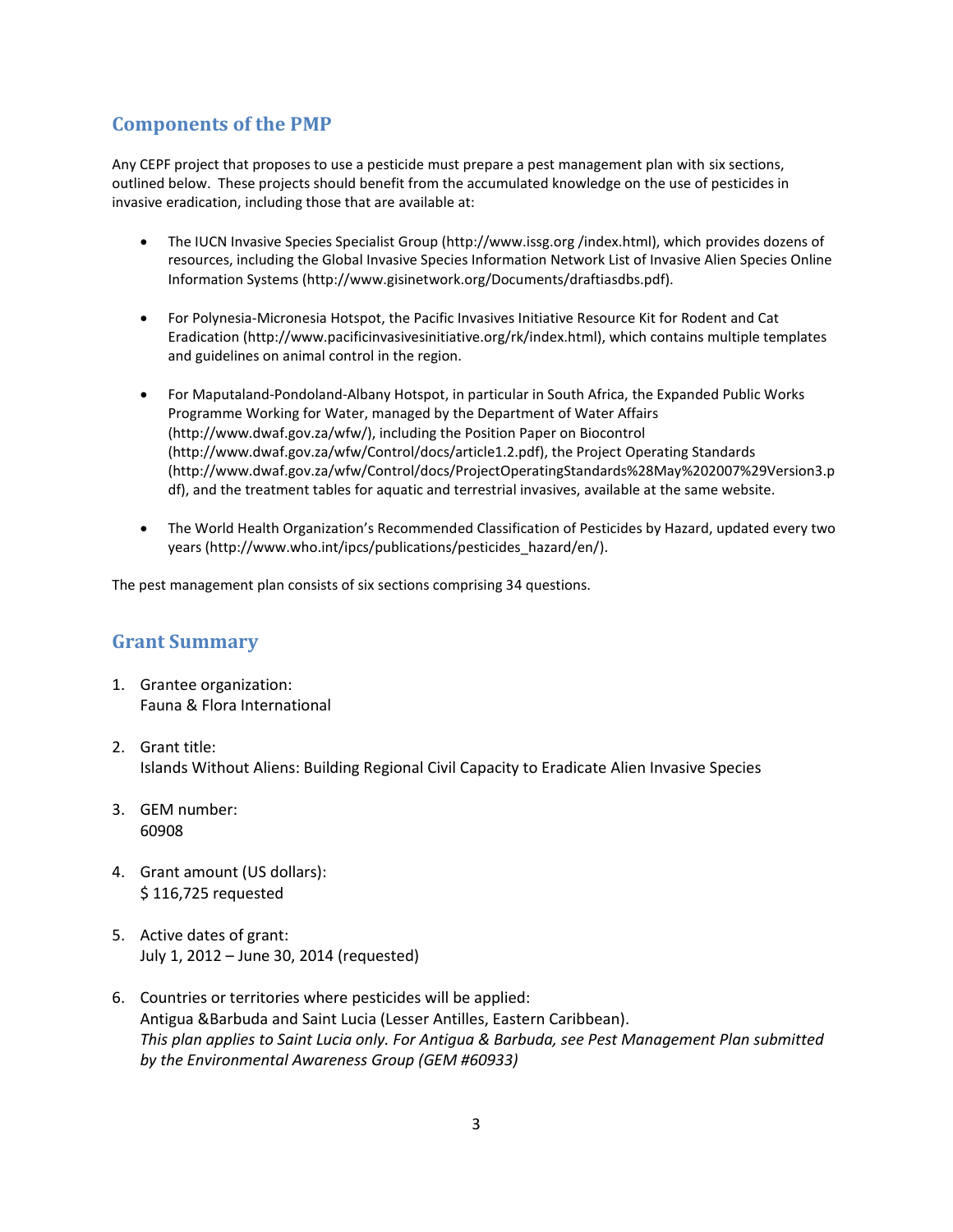- 7. Full name, title, telephone numbers, and electronic mail address of Grantee personnel responsible for the Pest Management Plan: Dr Jenny Daltry, Project Manager (and Senior Conservation Biologist, Fauna & Flora International), Tel + 33 6 32 32 32 48/ +1 758 723 7244; Email jenny.daltry@fauna-flora.org
- 8. Summary of the project:

This two-year regional project focuses on enabling civil society organizations to successfully eliminate alien invasive vertebrates, including Eurasian rats (*Rattus* spp.), known to be among the greatest threats to island flora and fauna in the Lesser Antilles. The project objectives are: Objective 1 – Civil society organizations learn key principles and methods of eradicating invasive alien species, preventing invasions, and monitoring impacts; Objective 2 – Invasive alien mammal eradication actions designed and implemented in Saint Lucia; Objective 3 – Biosecurity and biodiversity monitoring programmes on Saint Lucia's offshore islands designed through a sub-grant to Durrell; Objective 4 – Field officers in Saint Lucia implement biosecurity programme on offshore islands through a sub-grant to the Saint Lucia National Trust; Objective 5 – Invasive alien mammal eradication and biosecurity actions designed and implemented in Antigua and Barbuda; Objective 6 – Project complies with CEPF-approved pest management plan; Objective 7 – Methods, impacts and lessons learned from this project are disseminated region-wide to encourage and inform invasive alien species control. The immediate, short-term impacts will include: Impact 1 – At least 25 nationals, representing two local CSOs in the pilot countries and local communities, gain advanced skills in practical invasive species management techniques, including all key steps and tools to plan and implement mammal eradications, evaluate project impact, and prevent reinvasions. Impact 2 – Both of the leading CSOs in the pilot countries, plus other organisations across the region, gain access to tools, partners and expert advisers to enable them to work together to address rodents, goats and other harmful invasive alien species more effectively. Impact 3 – The number of islands being actively and demonstrably kept invasive alien mammal-free within KBAs in the pilot countries is increased by 27% from 11 to 14, and new or improved monitoring systems established on all 14 islands. Impact 4 – The land area of islands being actively and demonstrably kept invasive alien mammal-free within KBAs in the pilot countries is increased by at least 9% (from 78.1 hectares to 85.4 hectares) and likely by more than 20% (i.e. from 78.1 hectares to 94.3 hectares). Impact 5 – Monitoring mechanisms established in all pilot countries to track the social and biodiversity impacts of this project and serve as a baseline for monitoring other threats or conservation actions within the KBAs. Impact 6 – Evidence of increases in wildlife populations on project islands by project end include at least 10% increase in key species for which baseline population data are available for 2011, including the Antiguan racer (CR) and Endangered lizards in Saint Lucia. Impact 7 – At least \$100,000 leveraged by the end of the grant period to support recurrent management and monitoring costs of Antigua's and Saint Lucia's offshore islands for at least two more years.

The use of pesticide - specifically the rodenticide brodifacoum - is key to the success of this innovative regional project. Further details of why it has been selected and how it will be applied are presented below.

9. Date of plan:

12 May 2012. (Earlier versions were submitted on 20 February 2012 and 4 May 2012)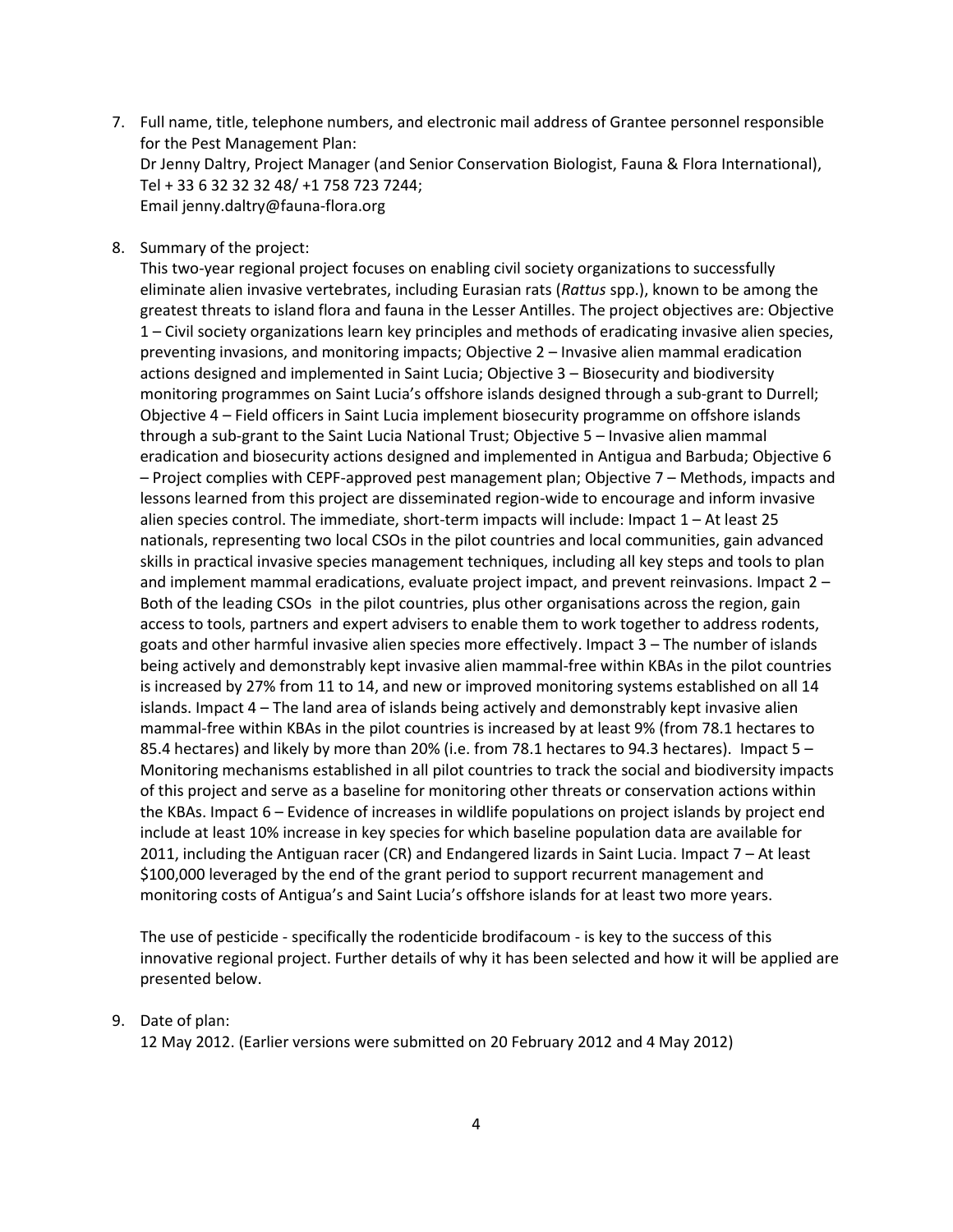## **Pest Management Approach**

10. Current and anticipated pest problems relevant to the project.

Alien invasive rats, including the black rat (*Rattus rattus*) and brown rat (*R. norvegicus*) have colonized almost every vegetated island in the Caribbean, including remote offshore cays and are rated as two of the world's worst invasive species by the IUCN/SSC. These omnivorous and highly adaptable rodents have diverse negative impacts on native biodiversity through predation, competition and habitat degradation (Towns et al. 2006, Jones et al. 2008). These rats are major predators of land and seabirds, invertebrates, lizards and native mammals, and are voracious consumers of vegetation, seeds and fruit and have caused the extinction of a number of plant species, particularly those on isolated offshore islands (Atkinson 1985, Bell 1978, Imber 1985, King 1990).

The true extent of their impacts in the Caribbean is perhaps best seen when they are removed: The eradication of rats by FFI and our partners from 13 islands in Antigua's Offshore Islands KBA, for example, resulted in a 10-fold rise in the total population of Critically Endangered Antiguan racer snakes (*Alsophis antiguae*), 4-fold increase in red-billed tropic birds (*Phaethon aethereus*), 10-fold increase in brown pelicans (*Pelecanus occidentalis*) and 16-fold increase in near-threatened whitecrowned pigeons (*Patagioenas leucocephala*) within 15 years. Native plant biomass on the same islands has also increased by at least 25%. A comparative study in 2010 and 2011 found a significantly higher density and diversity of birds, and three times the density of endemic lizards, on rat-free islands than on neighboring rat-infested islands. Rats can be successfully eliminated from even large islands, but the problem of reinvasion must also be addressed, because rats are adept at swimming between islands (albeit rarely further than 1km) and can be easily carried on boats from rat-infested ports.

If this project does *not* take place, there is a greater risk of the existing rat-free islands in Antigua and Saint Lucia becoming reinvaded and local groups being unable to eliminate the rats unaided. There will also be the missed opportunity to eradicate rats from additional islands in the pilot countries, where native biodiversity is being heavily suppressed by rats.

11. Current and proposed pest management practices (Saint Lucia).

### Current practices

Rats have been eradicated from a number of islands in Saint Lucia since 1994, and the focus of current practices on these islands are on basic **biosecurity** only i.e. preventing rats from reinvading these islands.

The main preventative methods currently in place comprise permanent bait stations (established on 3 islands in Saint Lucia). These are plastic bait boxes, raised on short pedestals, which contain up to 160g Klerat™ or Talon™ (brodifacoum-based bait produced by Syngenta). The bait stations are visited several times per year (the current target in Saint Lucia is every 5-6 weeks) and bait checked for any signs of rats. In the rare event that rat signs are detected, additional bait is manually distributed in the affected part of the island until no further signs of rat activity are observed. This system is currently managed by Durrell and Saint Lucia Forestry Department personnel in Saint Lucia.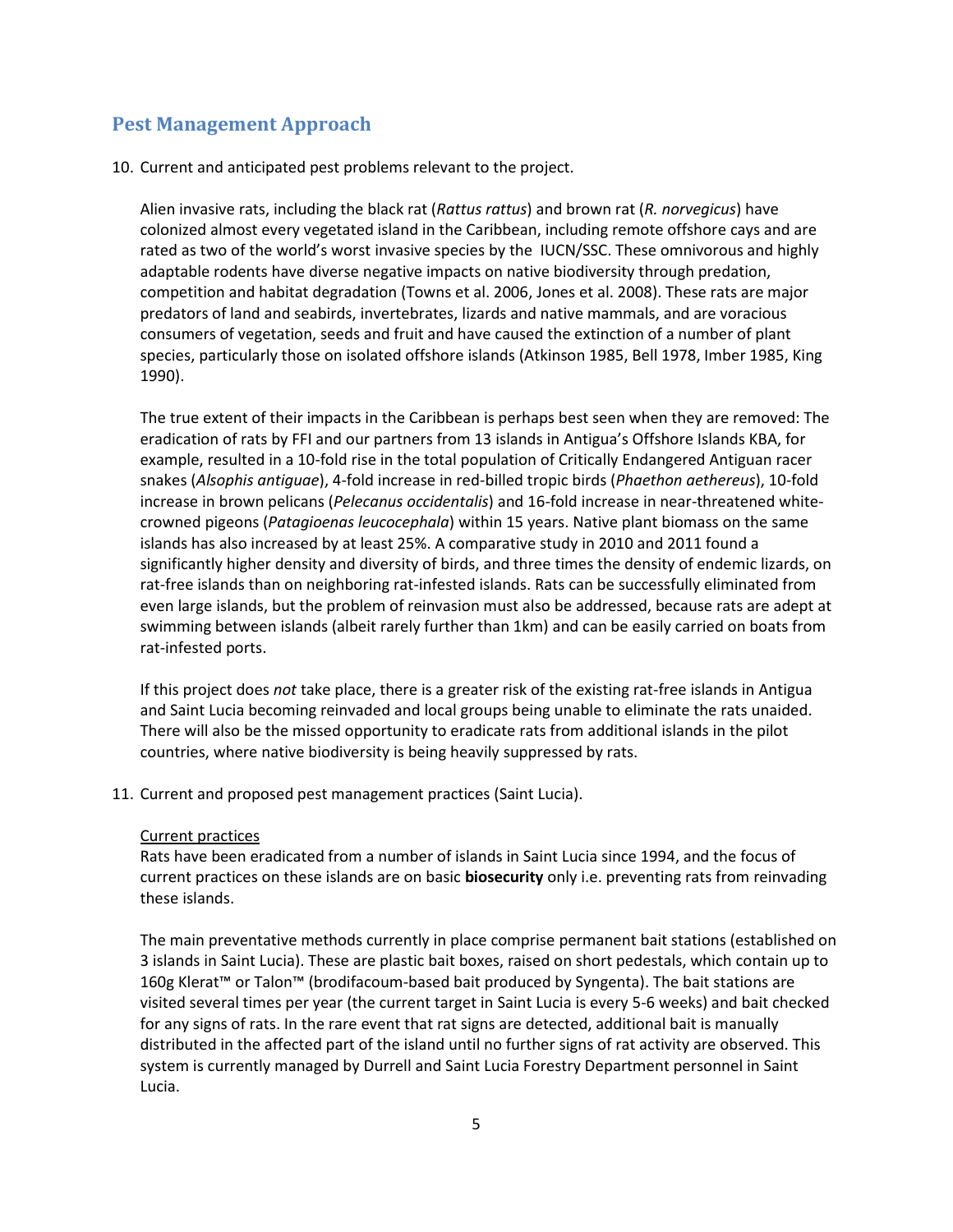#### Proposed practices - Biosecurity

FFI will work closely with local partner CSO (Saint Lucia National Trust) and international partner CSOs (notably Durrell Wildlife Conservation Trust) and communities to establish additional biosecurity measures to further strengthen the protection of all of the rat-cleared islands in Saint Lucia. By the project end, improved biosecurity measures will be in place on four islands in Saint Lucia (Maria Major and Maria Minor in Point Sable KBA, Dennery and Praslin in Mandele Dry Forest KBA). We will work together to bring all of the target KBAs up to a high standard in terms of permanent bait station design and maintenance (above), as well as introducing a variety of additional innovative, practical rat detection techniques that do not require rodenticide ('rat hotels', tracking tunnels, chocolate wax, chew cards, etc.). In addition, this project will strengthen the direct involvement of local communities in rat control in Saint Lucia, teach boat owners why and how to keep their vessels rat-free, and significantly raise awareness nationally and regionally of why and how to control the spread of rats. Extension materials will be distributed regionally to further raise awareness and inspire CSOs in other countries to develop their own invasive species control programs.

#### Proposed practices - Eradication

No rat eradications are scheduled to take place in Saint Lucia during the CEPF grant period because all of the main islands in the eligible KBAs are currently believed to be rat-free (rats have not been found on the Maria Islands, Dennery was cleared of rats in foreign experts in 2008 and Praslin was cleared of rats in 1994 (and repeated in 2000 and 2009, following reinvasions). However, Saint Lucia National Trust personnel will be taught how to carry out an eradication and *if, during the CEPF grant period, rodents are found to have invaded any of the aforementioned KBA islands, they must be eradicated*. This project will also develop a feasibility plan for eradicating rats from a mainland site in Saint Lucia (although actual implementation would not begin until after the CEPF project ends).

In all rat eradication operations, rodenticide in the form of Klerat™ will be distributed by hand at an average total dose rate of 9.5 kg/ha. Bait will be replaced every day for up to 21 days or until uptake by rats has ceased to ensure the complete eradication of all rats. The bait will be distributed every 30-40 meters across the island, in a perfect grid formation: the exact specific dimensions and frequency will be finalized in the Operational Plans for the rat eradications in question (e.g. if alien house mice *Mus musculus* are also detected on the islands, the grid size will be reduced to not more than 25x25 m to eradicate them at the same time). If the island is densely vegetated, narrow trails will be cut to reach all parts of the island. Every bait site ('station') will then be individually numbered, have its position recorded using GPS and added into a GIS-linked database. Maps will be produced of the bait station grid for all phases of the operation. Any gaps in the grid can be detected and corrected prior to the poisoning phase. It is important that bait stations are also placed on any neighboring cays that have vegetation, plus any cliffs and caves.

Bait uptake by the rats and any non-target animals will be closely monitored (see below). Any uneaten bait (a very small quantity, if indeed any) will be collected and disposed of in landfill sites in accordance with the manufacturer's safety guidelines. All landfill waste is automatically incinerated in Saint Lucia before being buried so no toxic residue will remain by this stage. During the final stages of the bait being deployed, and for several weeks afterwards, the island will be closely monitored for any signs of surviving rats by using a combination of detection techniques (e.g.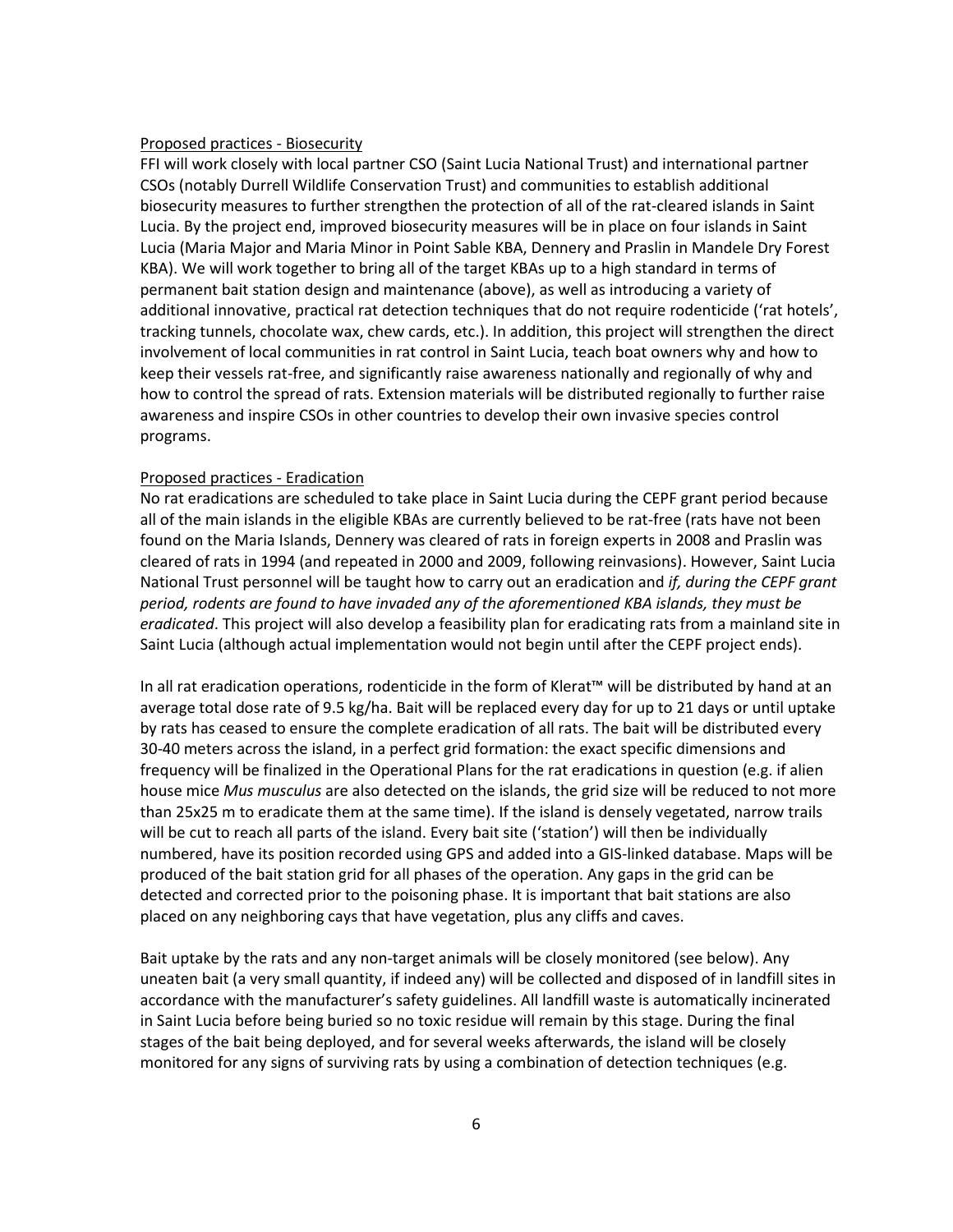chocolate wax, tracking tunnels, chew cards, etc). If any surviving rats are detected, additional rodenticide will be deployed and monitored as before.

12. Relevant integrated pest management experience within the project area, country or region.

Within the Caribbean Hotspot, FFI has been the leading instigator and implementer of rat eradication programs in Antigua since 1995 (including eradicating black rats from 13 islands in Antigua's Offshore Islands KBA) and the Bahamas in 1998 (Sandy Cay). In April 2012, we eradicated rats from three islands in Anguilla (including the 207-hectare Dog Island, which will become the largest Caribbean island to be cleared of rats). The Project Manager of the proposed CEPF project was personally involved in managing or implementing 15 of the aforementioned eradications, and, together with a rat eradication expert Karen Varnham, co-designed the permanent bait station monitoring systems that are currently in place on Antigua and Saint Lucia and are now under the day to day management of local organizations.

In Saint Lucia, Durrell Wildlife Conservation Trust has led the eradications (and in two cases, reeradication) of rats from three offshore islands since 1994 (including Praslin Island in Mandele Dry Forest KBA, for which FFI's Jenny Daltry was hired by Durrell to lead the eradication in 2000) and established permanent bait stations that were modeled on the pilot biosecurity system in Antigua.

13. Assessment of proposed or current pest management approach and recommendations for adjustment where necessary.

As outlined above, the current management of rats in Saint Lucia is focused on biosecurity, i.e. preventing rats from invading or reinvading islands of outstanding importance:

### Biosecurity – current approaches and recommendations

The permanent bait stations appear to have played an important role in keeping most of the target islands rat-free, but the biosecurity system has several flaws and weaknesses:

- Older versions of the bait stations tend to degrade and fall apart within two years. The Project Manager recently tested a new design on Anguilla that has removed all rust-prone parts, is easier to install, and can be expected to last at least 10 years. The new model should be used to replace all previous versions on Saint Lucia over the next few years.
- Personnel responsible for bait station management often become complacent that the bait stations will kill all invading rats, when in fact their main purpose is the early detection of an invasion. Any signs of rats should immediately trigger additional steps to eliminate any other rats in the affected area.
- Personnel responsible for maintaining the current biosecurity system are unaware of or do not have access to other, simple methods of detecting rat presence.
- The bait stations use rather relatively large quantities of rodenticide, with crabs and ants frequently finding and eating the bait. The bait is harmless to these invertebrates and no negative impacts on any wildlife have been detected, but nonetheless we wish to reduce the wastage of bait. While the rodenticide should not be removed from the bait stations completely, FFI proposes to substitute at least half of this amount with other non-toxic substances designed to detect rat presence.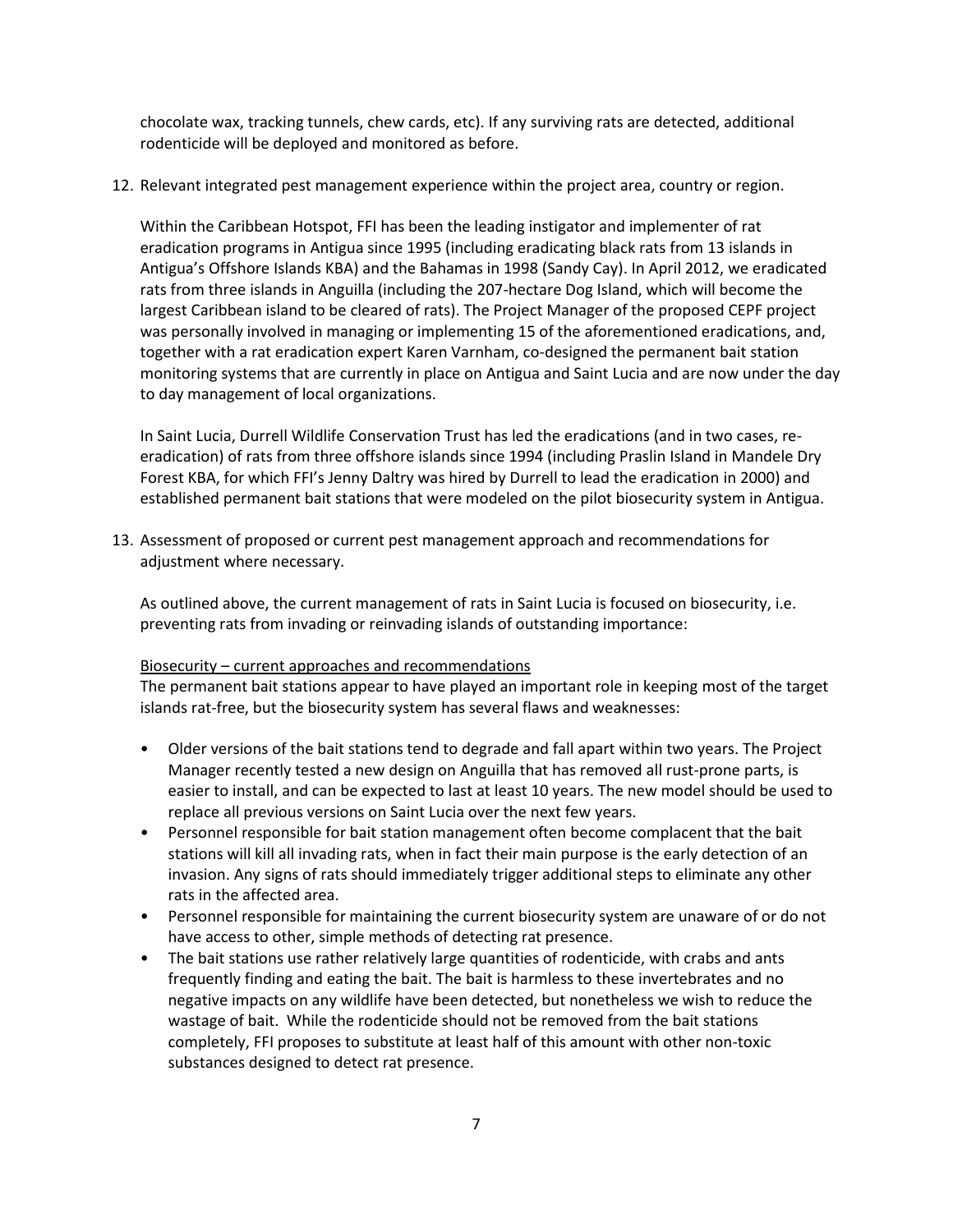- Saint Lucia currently does not maintain sufficient quantities of rodenticide in their storage facilities for emergency responses to rat invasions. This is a concern because unless a rat invasion is treated swiftly, the new population will very rapidly increase and spread, resulting in the need for another complete island eradication.
- In Saint Lucia, all rodenticide is currently bought using conservation funding, and it is uncertain how this supply will be funded after 2014. However, FFI will negotiate a permanent free supply of the same brand of bait using our connections with the manufacturer. This will be a major contribution to the long term sustainability of the rat control program.

All of the above problems will be addressed by this present project.

#### Eradications – current approaches and recommendations

No eradication operations are currently underway in Saint Lucia or scheduled to take place during the CEPF grant period. However, the following methods will be taught to the Saint Lucia National Trust and may be applied if and when any rats are discovered to have reinvaded the Maria Islands, Praslin or Dennery Island..

Methods for eradicating rats have been well tested and refined, as some 20 rat eradications have been completed in this region, all fully successfully and with zero mortalities of non-target species. In most cases, including all previous cases in Saint Lucia, the eradication entails the manual distribution of a brodifacoum-based bait at least every 40 meters across the island (50 meters being the distance travelled by black rats during normal foraging routines). On densely vegetated islands, paths to the bait locations must first be cut. Bait is typically distributed for 3 weeks, with intensive monitoring during and after to determine that all signs of rat activity cease, and to detect any unexpected problems such as non-target animals interfering with bait. All uneaten bait and any rat carcasses are collected and incinerated (although the majority of rats die underground). Generally the best time to target a pest population is when individuals are under stress. For rats in the Caribbean, this is normally at the end of the dry season when the population will have peaked and desperate for food as the natural food supply dwindles. As a result rats are more likely to accept a new food source (i.e., the bait), making baiting more effective.

The methods that will be used by the present project will be largely unchanged from this model because it has proved so successful on similar Caribbean islands. However, all past rat eradications have relied very heavily on foreign expertise and labour (including the Project Manager of the present project) to design and implement the eradication plans (the majority and, in some cases all, of the fieldworkers have been foreigners). Of the nationals who have taken at least some part in rat eradications, most no longer work in this region.

This shortage of local, national capacity to conduct rat eradications from start to end is of concern for two main reasons:-

• Personnel who are involved in eradicating rats from islands often gain a great sense of pride and ownership in the islands, which can lead to them becoming actively involved in follow-up restoration and conservation activities after the foreigners have left.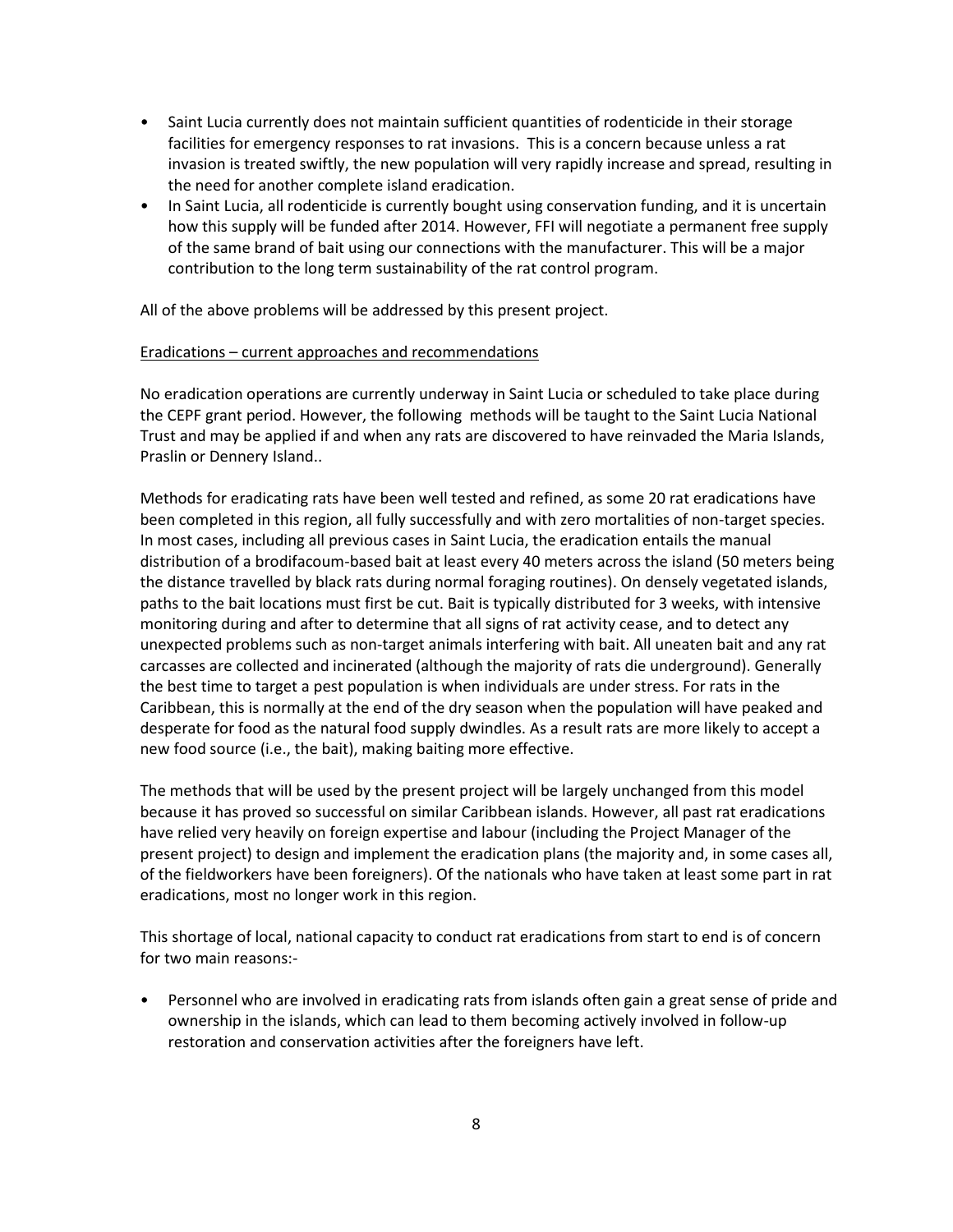• Employing foreign experts to design and lead rat eradications can sometimes prove more expensive, especially as their costs also include airfares and accommodation, and their appointment may take longer to arrange (this is of particular concern in an emergency situation where rats have reinvaded a high priority island).

This project will therefore also make a very concerted effort to build local capacity to lead and implement all stages of a rat eradication operation through providing training and mentoring local CSO staff throughout all steps of eradicating rats. The technical knowledge and skills are in fact not very difficult or costly to learn and apply and, by the time this project ends, we believe there will be sufficient capacity in Saint Lucia to eradicate rats from small islands without foreign support. Nevertheless, our trainers will recommend all rat eradication plans are subjected to international peer-review, in line with best practice, and local groups should never hesitate to seek the trainers or other experts if they encounter unexpected problems.

## **Pesticide Selection and Use**

14. Description of present, proposed and/or envisaged pesticide use, and assessment of whether such use is in line with best management practices.

The only pesticide to be used in this project is the rodenticide **brodifacoum**, at a concentration of 0.005% in Klerat™. As described above, this will be used for biosecurity (placed in the permanent bait stations to detect and kill invading rats) and, if rats reinvade any of the four target islands, it would also be used for eradication. Note: No personnel will be permitted to handle and deploy rodenticide until they have been trained to do so. At no time will bait be accessible to the general public.

### Biosecurity

Brodifacoum, in the form of waxy blocks (Klerat™), is currently in use in the locaked permanent bait stations on Saint Lucia, where it serves a dual purpose of killing invading rats and indicating their presence (rats leave visible teeth marks on the waxy surface of the bait). This will continue to be used for biosecurity by this project, although we hope to reduce the quantity of rodenticide used by replacing approximately half of the current quantity with other non-toxic monitoring materials.

Brodifacoum is a second-generation anticoagulant poison that acts by reducing the animal's ability to coagulate blood (i.e. inhibits the synthesis of Vitamin  $K_1$  and as a result rats die of internal hemorrhaging, Eason & Wickstrom 2001). Death usually occurs between three and ten days after consumption of a lethal dose. For a 250 g black rat, the LD50 for brodifacoum is less than 5 g of bait which can be obtained in a single feed. As a result bait shyness is avoided. More information on this rodenticide is given below.

Other second generation poisons (e.g. bromadiolone and difenacoum) and even first generation poisons (e.g. diphacinone) have also been used successfully in eradications around the world (Bell et al. 2000, Bell 2004, Howald et al. 2007, Witmer et al. 2007, Bell et al. 2008). However, as these poisons require rats to eat much larger amounts of bait (c. 18 g for difenacoum or c. 12 g for bromadiolone) or require multiple feeds regularly over several days to obtain a lethal dose (3 mg/kg over 5 days for diphacinone), they are less suitable for tropical islands when rats need to be targeted quickly and when other natural food options are still available.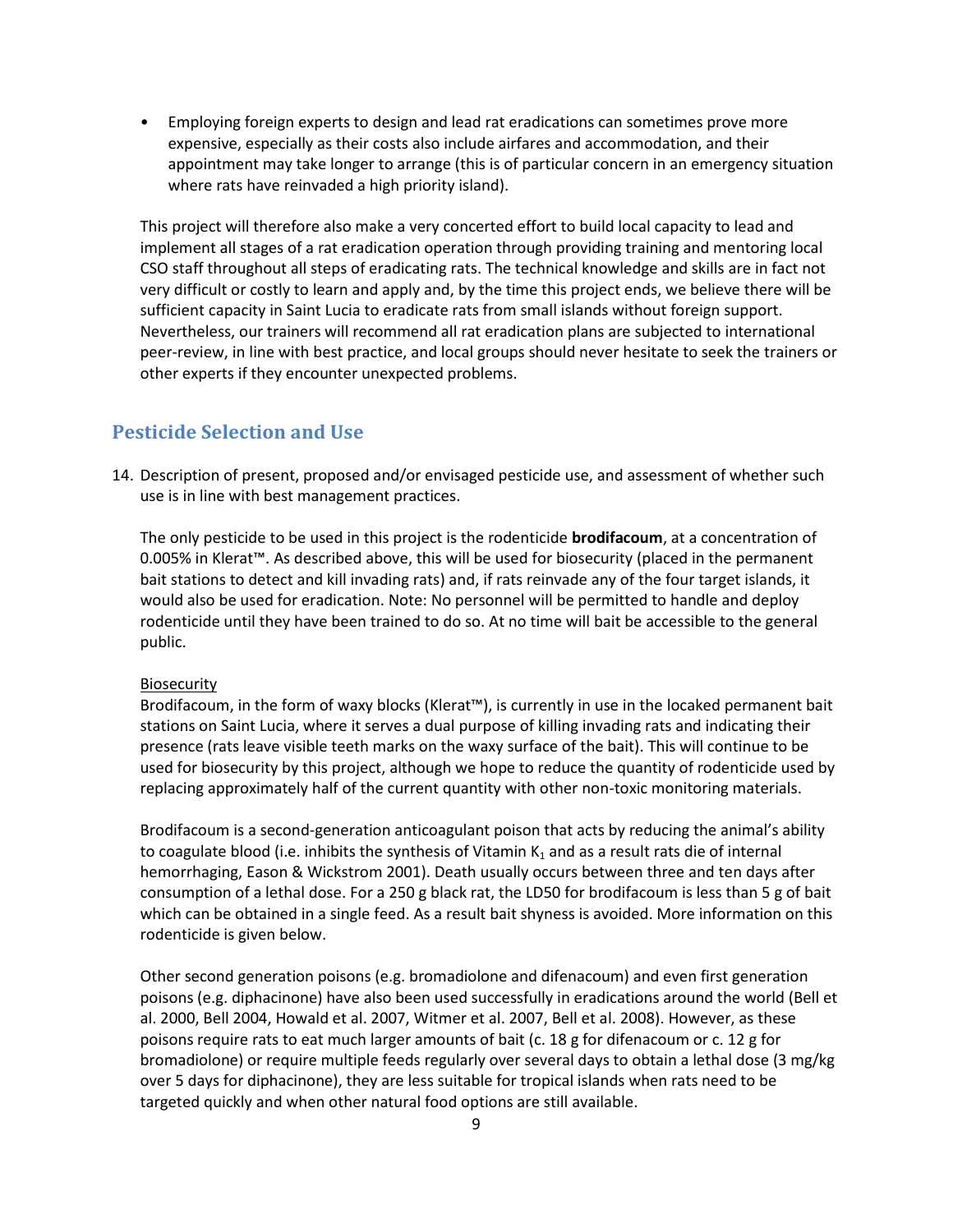#### Eradication

Rodenticide remains the only effective means of completely eradicating rats from an area, and the methods used by this project have passed previous close inspections by, among others, the IUCN/SSC Invasive Species Specialist Group, Island Eradication Advisory Group and Royal Society for the Protection of Birds. Using rodenticide, rodents have been successfully removed from islands ranging in size from 1 to 11,200 ha throughout the world (Towns & Broome 2003, Howald et al. 2007). Most of these have been conducted in New Zealand where the technique was first developed. Poisoning methods range from ground based (bait station or hand spreading) to aerial broadcasting operations (in some cases a combination of methods is used). The method of poison application depends on the physical and ecological (specifically the risk to non-target species) characteristics of the island in question and the number of rodent species being targeted. However, this project will use only ground-based methods.

In line with best practice, all planned eradications will first require (a) a **Feasibility Study**, including detailed risk assessment and analysis of the options in consultation with local stakeholders, following international guidelines; and (b) A written **Operational Plan**, which details the methods, equipment, transport, personnel, training, logistics, timetable, etc., and discussed with local stakeholders and peer-reviewed by independent experts. All eradications also require (c) **Biosecurity Program** and (d) **Monitoring and Evaluation Program**, which will continue after the eradication is completed. Careful planning and close monitoring of the pesticide's use and effects both during and after the eradication will ensure risks to non-target species are minimized, if not removed entirely.

In the unlikely event that any rat eradications are carried out in Saint Lucia during the grant period, the bait will be distributed at a rate of approximately 9.5 kg/ha. This is based on the estimated that bait will be replaced every day (for up to 21 days or until bait take has ceased) to ensure the eradication of all rats. On most islands it is recommended that the bait stations be established on a 30 x 30 m grid or 30 x 40 m grid, but this will be finalized in the Operational Plan based on such factors as the density of rats and the terrain. It is important that bait stations are also placed on offshore cays which have vegetation, stacks that are connected to the target island, cliffs and caves. Every bait station will be individually numbered, have its position recorded using GPS and be added into a GIS-linked database. Maps will be produced of the bait station grid for all phases of the operation. Any gaps in the grid can be detected and corrected prior to the poisoning phase.

15. Indication of type and quantity of pesticides envisaged to be financed by the project (in volume and dollar value) and/or assessment of increase in pesticide use resulting from the project.

No CEPF funds will be used to *purchase* pesticide, but CEPF funds will be used to support operational costs to transport and deploy rodenticide for biosecurity purposes and, if necessary, eradication. An estimated 94kg of the rodenticide (worth \$2,350) will be deployed in Saint Lucia during the CEPF project, all donated by the manufacturer, plus approximately 400kg put into storage on Saint Lucia for contingency and long term biosecurity.

16. Chemical, trade, and common name of pesticide to be used.

Brodifacoum (Bromfenacoum),  $C_{31}H_{23}BrO_3$ . The trade name of the bait used in this project is Klerat™, which contains 0.005% brodifacoum, but the same rodenticide is the active ingredient in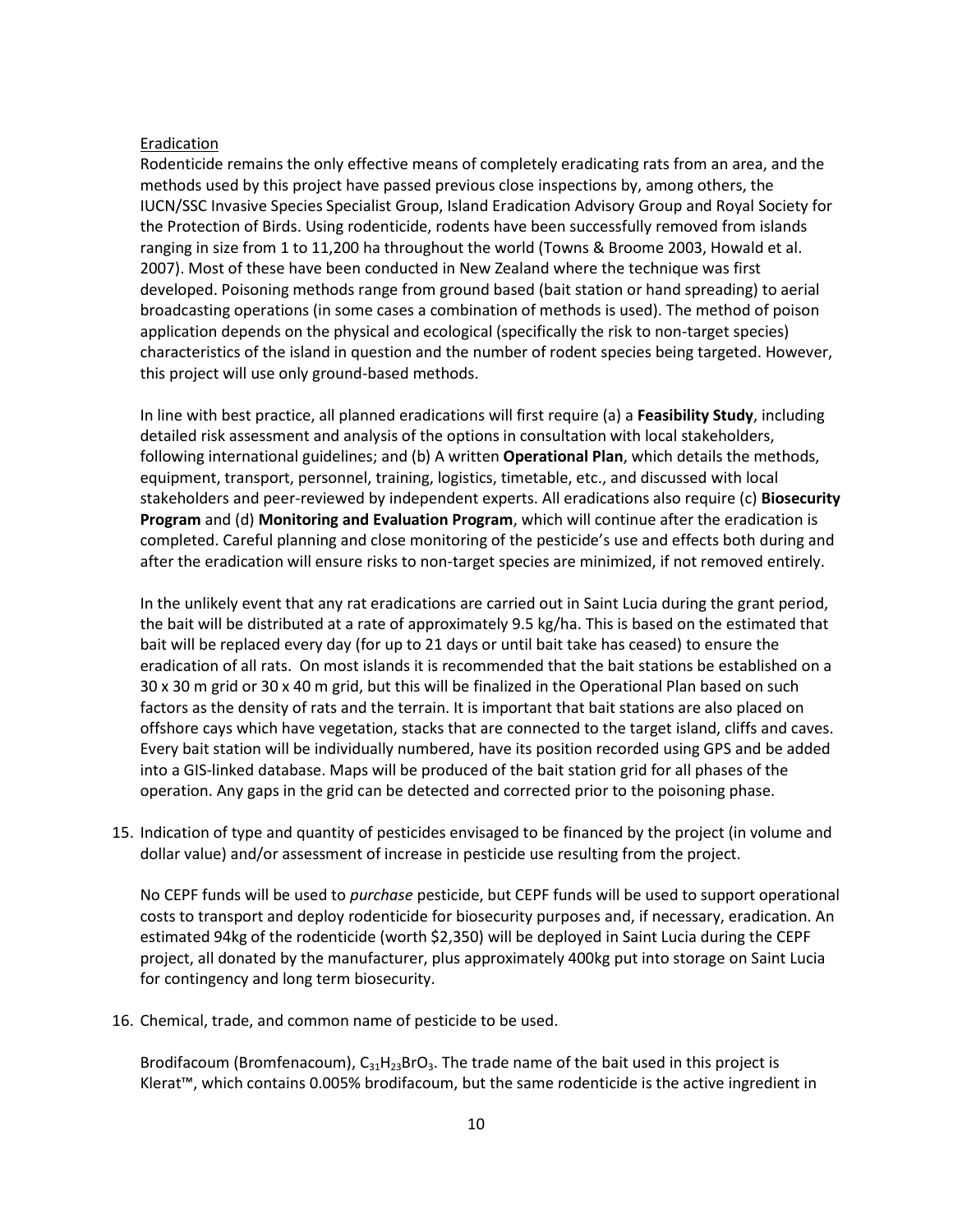Biosnap™, d-Con™, Finale™, Fologorat™, Havoc™, Jaguar™, Matikus™, Mouser™, Pestanal™, Pestoff™, Ratak+™, Rodend™, Ratsak™, Talon™, Volak™, Vertox™ and Volid™.

17. Form in which pesticide will be used (e.g., pellet, spray).

The brodifacoum is provided at 0.005% concentration in 20-g blocks or briquettes. Based on our experience, success in other eradication operations in the Tropics, and preference trials we have conducted with rats and non-target species in the Caribbean, we proposed to use Klerat™ both for eradication and biosecurity purposes. We prefer not to use pellets because these are harder to monitor and may be more likely to be eaten by lizards and birds.

18. Specific geographic description of where the pesticide will be applied: name of province, district, municipality, land owners, or map coordinates (if available); and the total area (hectares) to which the pesticide will be applied.

This pesticide will be used as part of biosecurity measures onMaria Minor and Maria Major\* (12.1 hectares) in Point Sable KBA, Dennery Island (1.6 ha) and Praslin\* (1.1 ha) in Mandele Dry Forest KBA = 14.9 hectares. All of these are vested in the Saint Lucia National Trust, apart from Praslin (privately owned).

Though small, these islands contain a disproportionately high percentage of Saint Lucia's rare and endemic species (see proposal). Many globally threatened species survive *only* on these islands, including the Endangered Saint Lucia racer (currently being upgraded to Critically Endangered) and Endangered Saint Lucia whiptail lizard.

19. Assessment of environmental, occupational, and public health risks associated with the transport, storage, handling, and use of the proposed products under local circumstances, and the disposal of empty containers.

Brodifacoum is highly toxic and a potential risk to humans and other mammals and birds, but is completely harmless to invertebrates and a low risk to most reptiles. The median lethal dose (LD50, i.e. 50% of test subjects will die from level of poison ingestion) of pure brodifacoum for several species is as follows: Rat 0.27 mg/kg; Mouse 0.4 mg/kg ; Dog 0.25-3.5 mg/kg; Cat 0.25-25 mg/kg; Rabbit 0.2 mg/kg; Pig 0.1 mg/kg; Sheep/Goat 5-25 mg/kg; Gull 0.75-5 mg/kg; Duck 4.6 mg/kg. Reptile LD50s have not been documented, but experimental studies indicate a high resistance (e.g. snakes exhibited no ill effects from being fed on rats poisoned with similar anticoagulant rodenticides). This toxin is cumulative and can persist in the liver and other internal organs for several months.

Importantly, to minimize the risk of it being eaten by humans or non-target animals, the bait is designed to be unattractive, even repellant to any vertebrates other than rats. The brodifacoum is provided by the manufacturer in waxy blue blocks impregnated with Bitrex™, which are not only technically difficult for most native animals to peck or bite, but taste extremely bitter and waxy. The bait is dyed blue (by the manufacturer) to ensure birds and other animals do not even notice it or recognise it as food.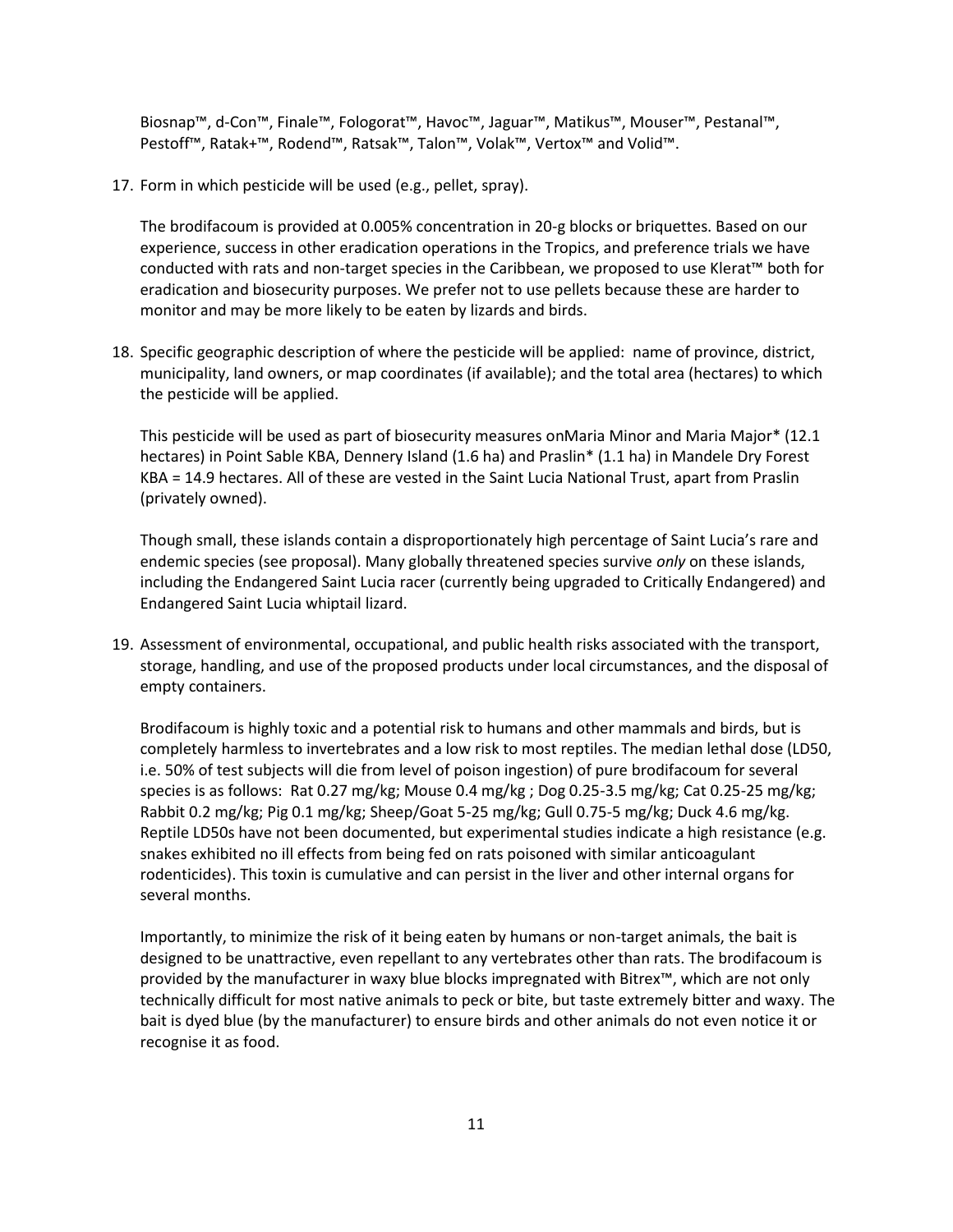Furthermore, the concentration of brodifacoum in the bait is only 0.005% (an adult human would therefore need to eat 300 grams, or 15 blocks, for a potentially fatal dose, which is far too much to ingest by accident). In our 17 years' experience of using this bait in the Lesser Antilles, our team has never observed any native birds, reptiles or other vertebrates showing the slightest interest in this bait, even when presented to the animals in crumbs rather than complete blocks. In the few cases where we have eradicated rats from islands with livestock (e.g. York Island, Antigua, in 2006, and Dog Island, Anguilla, in 2012), even goats have ignored this bait.

The bait is transported in waterproof containers with tight-fitting lids (this is particularly important when moving the bait to the islands by boat). Every pail holds 10kg and is clearly labeled in English with details of the contents and a safety sheet (including what to do if any bait is consumed). An example bait label for Klerat™ is available from the following link:

http://www.pestcontrol.basf.co.uk/agroportal/pc\_uk/media/migrated/products\_1/downloads/ rodents/labels\_1/KLERAT\_WAX\_BLOCKS\_35KG.pdf. The bait is stored in the Saint Lucia Forestry Department headquarters in Union, with only a small circle of individuals (notably the project's National Coordinators) having access.

The permanent bait stations on the offshore islands are locked at all times, to prevent tampering by people or pets, and are securely bolted in place on cement pillars. It is not possible to dismantle these boxes without a key. The stations are cleverly designed to prevent people from reaching the bait (not even a child could reach the bait by inserting a hand inside the rat entry holes, because the bait is held behind a partition wall). Furthermore, every block of bait is also embossed with a skull and crossbones, as an unmistakable warning to people that it is toxic.

No rat eradications are planned to take place in Saint Lucia during the grant period, but, in the unlikely even this is necessary (i.e. if rats reinvade any of the project islands), announcements will be made on radio and local papers before additional bait is deployed and warning signs will be placed around all entry points on the island, similar to the example below:-



Warning sign prepared by Fauna & Flora International for Dog Island Restoration Project, Anguilla, February-April 2012. Every block of bait used in the present project is individually embossed with a skull and crossbones.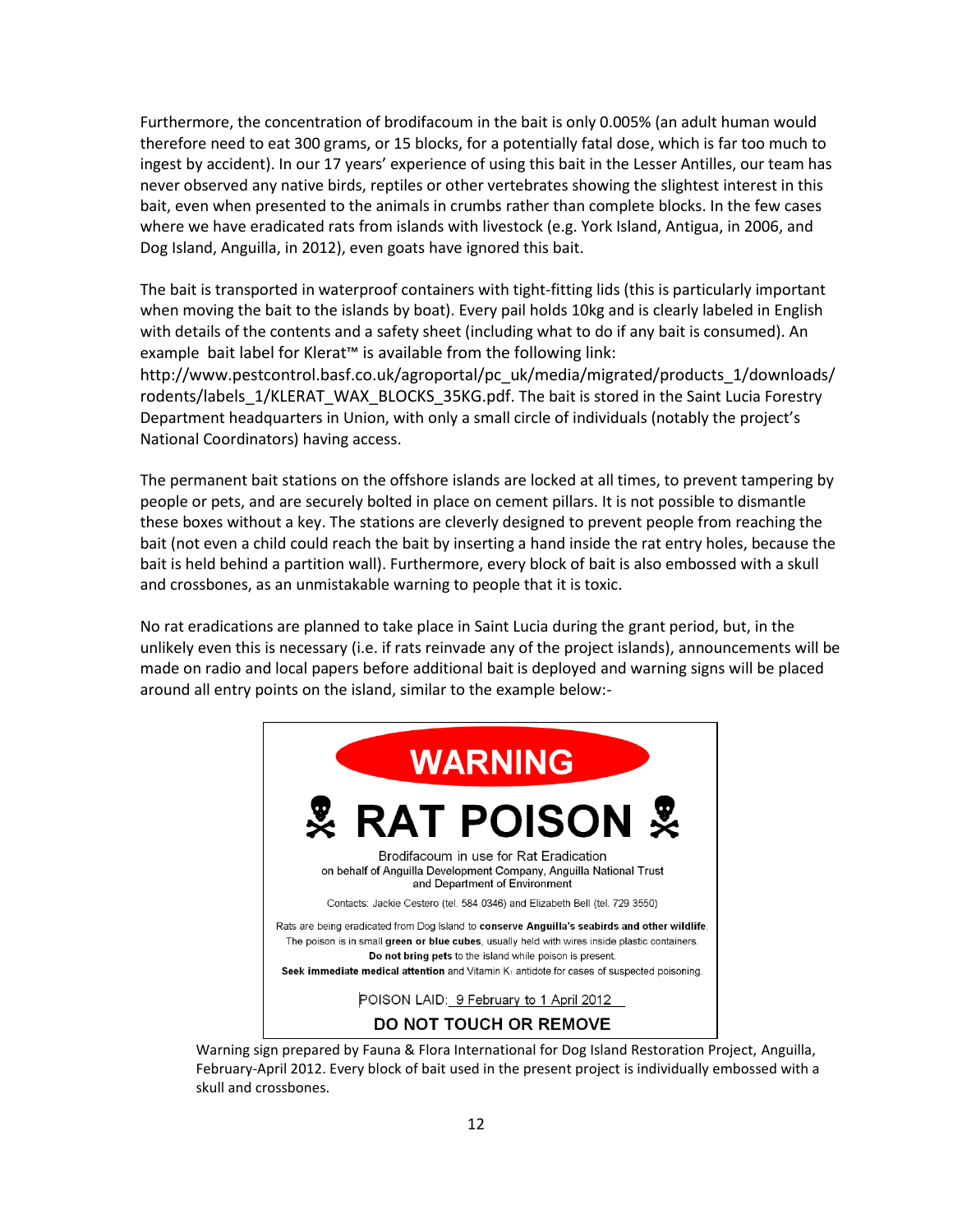The antidote for brodifacoum is Vitamin  $K_1$ , which is available as injections or tablets from any veterinary clinic or hospital. An adequate supply of Vitamin  $K_1$  will be purchased for all project sites in case of emergency. The poison is rather slow-acting, which gives ample time (days) for a person to seek medical attention.

In the field, any brodifacoum dropped or defecated by animals binds to soil. The probablity of any brodifacoum leaching into the surrounding sea is very small and the quantities involved are too minute to have any effect on fish or other marine life (the concentration of brodficacoum in the bait is only 0.005%).

The bait removed from the containers leaves almost no residue (<1 gram), and these containers are easily washed out using plenty of water. Any waste bait, include bait that is past its sell-by date, will be incinerated and buried in secure landfill sites in accordance with the manufacturer's guidelines. The United Nations Environmental Program and World Health Organisation endorse this approach (http://www.inchem.org/documents/hsg/hsg/hsg093.htm#SectionNumber:4.6). "Burn or bury any uneaten bait. Do not dump it in water. Look for dead rats and mice and burn or bury them." Brodifacoum is fully combustible and fumes from incineration are harmless at the very low concentration and quantity involved in this project.

20. Description of plans and results for tracking of damage to and/or deaths of non-target species prior to pesticide application and subsequent to pesticide application.

Not even one non-target death of a bird, reptile or any other native animals has been observed in all previous rat eradication and biosecurity projects in this region using the same or similar methods. That is in spite of intensive monitoring on the ground, which we expect to continue to be a feature of the CEPF project. For example:-

#### Biosecurity

All permanent bait stations are visited at least once every 5-6 weeks, during which time any dead or sick non-target animals will be reported and any fresh carcasses examined for evidence of internal bleeding. In addition, key wildlife species are monitored at least once a year (Deliverable 5.5), partly as a means of measuring trends after rats have been eliminated. Although no suspicious decreases have been recorded to date, these monitoring data will help to indicate any problems that may be linked to the biosecurity program.

#### Rat eradications

If the Maria Islands, Praslin or Dennery are reinvaded by rodents during the grant period, the rats would be eradicated by the project team. Using FFI's ground-based methods for eradicating rats, personnel will remain on the island both during the deployment of bait (typically 21 days) and for several weeks after the rats have been killed, and monitor all parts of the island at least once a day throughout. Any dead or sick non-target animals will therefore be detected promptly and carcasses examined for evidence of internal bleeding and for the presence of blue wax in the alimentary canal that would indicate they have consumed the bait.

In both cases, if any non-target species are found or suspected to be suffering from the pesticide, the National Coordinator must be notified immediately and the project team will halt operations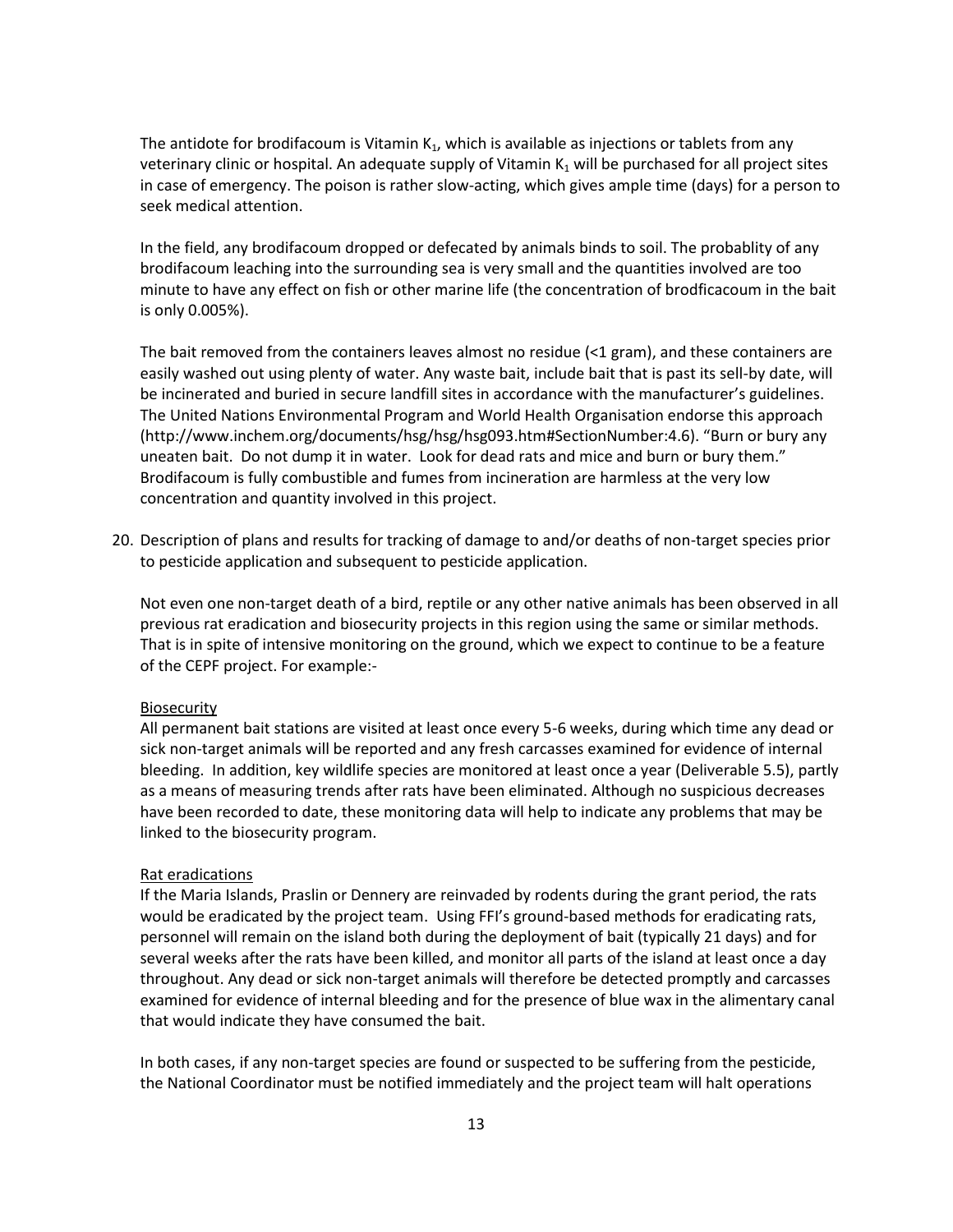until a suitable mitigation measure has been identified. This is a conservation project and it is not our intention to endanger anything other than the alien mammals.

21. Pre-requisites and/or measures required to reduce specific risks associated with envisaged pesticide use under the project (e.g., protective gear, training, upgrading of storage facilities, etc.).

All personnel involved in the storage, transport and deployment of the rodenticide will be trained by the project leaders (Component 1). No personnel will be permitted to handle and deploy rodenticide until they have been trained to do so. At no time will bait be accessible to the general public.

No specialist equipment is required, but personnel are advised to wear gloves (which will be provided) when handling bait. Bare hands may be used because the rodenticide cannot be absorbed through skin, but it is important to wash hands afterwards to avoid accidentally transferring the bait to the mouth.

All facilities used to hold bait should be locked, and access to keys restricted to only a few individuals directly involved in this project. The storerooms do not need to be refrigerated, but the bait should not be exposed to unduly high temperatures, as it will gradually degrade and may even melt. Suitable storage facilities have already been identified and are in use on Saint Lucia (a locked storeroom inside the headquarters of the Saint Lucia Forestry Department).

22. Basis of selection of pesticides authorized for procurement under the project, taking into consideration WHO and World Bank standards, the above hazards and risks, and availability of newer and less hazardous products and techniques (e.g. bio-pesticides, traps).

There are no bio-pesticides, traps or other measures sufficiently powerful to completely eradicate rats from an island – at best, they are merely a temporary means of reducing the population size. Rats are naturally very wary of any new objects or foods in their environment, especially when they detect other rats becoming trapped or dying. Anticoagulant rodenticides have the advantage of having a relatively slow action, which usually means that the entire rat population has consumed a fatal dose before the first individuals start to die. Their delayed action also means that if a human or non-target animal were to consume the rodenticide, there is ample time to seek treatment (Vitamin  $K_1$ ).

The project team has considered a variety of options, including coumatetralyl, diphacinon, pindone, warfarin, bromadiolone, flocoumafen and difencaoum. Brodifacoum remains the rodenticide of choice because:

- Very potent to rodents a single feed is fatal
- Delayed onset of symptoms (which prevents neophobia and bait shyness as noted above)
- Insoluble in water (does not wash away in rain)
- Widely used in eradications (including proven track record in Caribbean) and has the highest rate of success of any known method
- Efficacy data are widely available
- Non-target impact data are widely available
- Range of bait formulations available (rats can be choosy)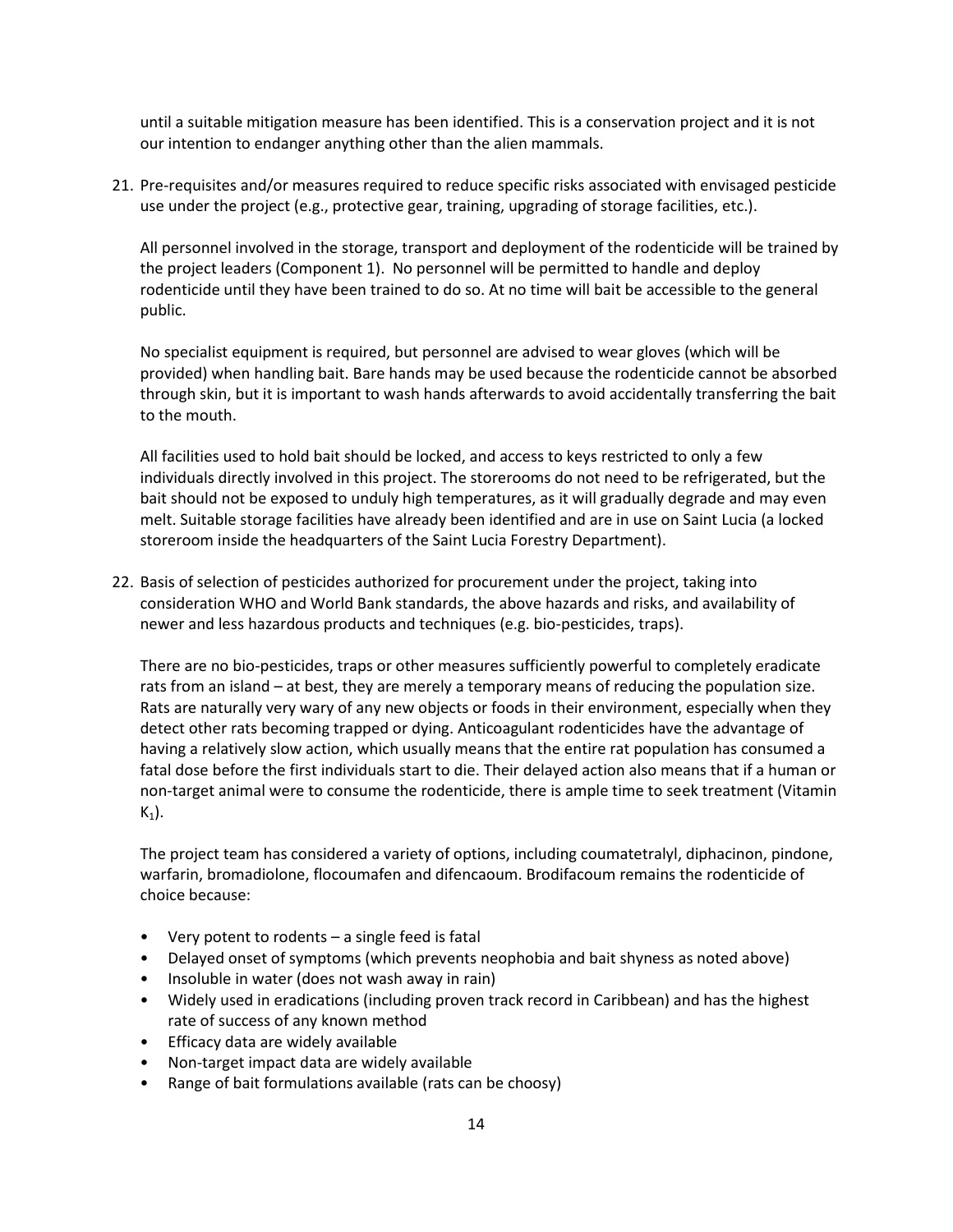- Antidote is readily available  $-$  Vitamin K<sub>1</sub>
- It is already widely available in the Caribbean, should anyone wish to replicate this project (see under Replicability section in the project proposal).

Brodifacoum has been used successfully in over 70% of the eradications completed worldwide and on most of the eradications within the Caribbean region (Howald et al. 2007, Varnham 2010). Although some of the other second-generation anticoagulants share many of these same advantages and could potentially work as well, none have any additional advantages over brodifacoum.

As noted above, no CEPF funds will be used to buy rodenticide. This will be provided as in-kind support from the manufacturer.

23. Name and address of source of selected pesticides.

(Manufacturer headquarters) Syngenta International AG P.O. Box CH-4002 Basel, Switzerland.

The rodenticide is actually produced in Hungary and from there flown or shipped by the manufacturer to the Caribbean. The mode and cost of transport is the responsibility of the manufacturer.

24. Name and address of vendor of selected pesticides.

N/A. Obtained directly from manufacturer.

25. Name and address of facility where pesticides will be stored.

SAINT LUCIA: Saint Lucia Forestry Department, Ministry of Agriculture, 5th Floor, Block A NIS Building, Waterfront, Castries, Saint Lucia. (The locked storeroom is inside the climate-controlled herbarium in the Forestry Department headquarters in Union).

### **Policy, Regulatory Framework, and Institutional Capacity**

26. Policies on plant/animal protection, integrated pest management, and humane treatment of animals.

Brodifacoum is harmless to plants, micro-organisms and invertebrates. This project complies with all existing legislation that refers to animal protection and treatment of animals in Saint Lucia:

#### Saint Lucia

 The Animals Act (2003) addresses animal cruelty, including prohibiting poisoning of animals, but does not to apply to rats and other small vermin.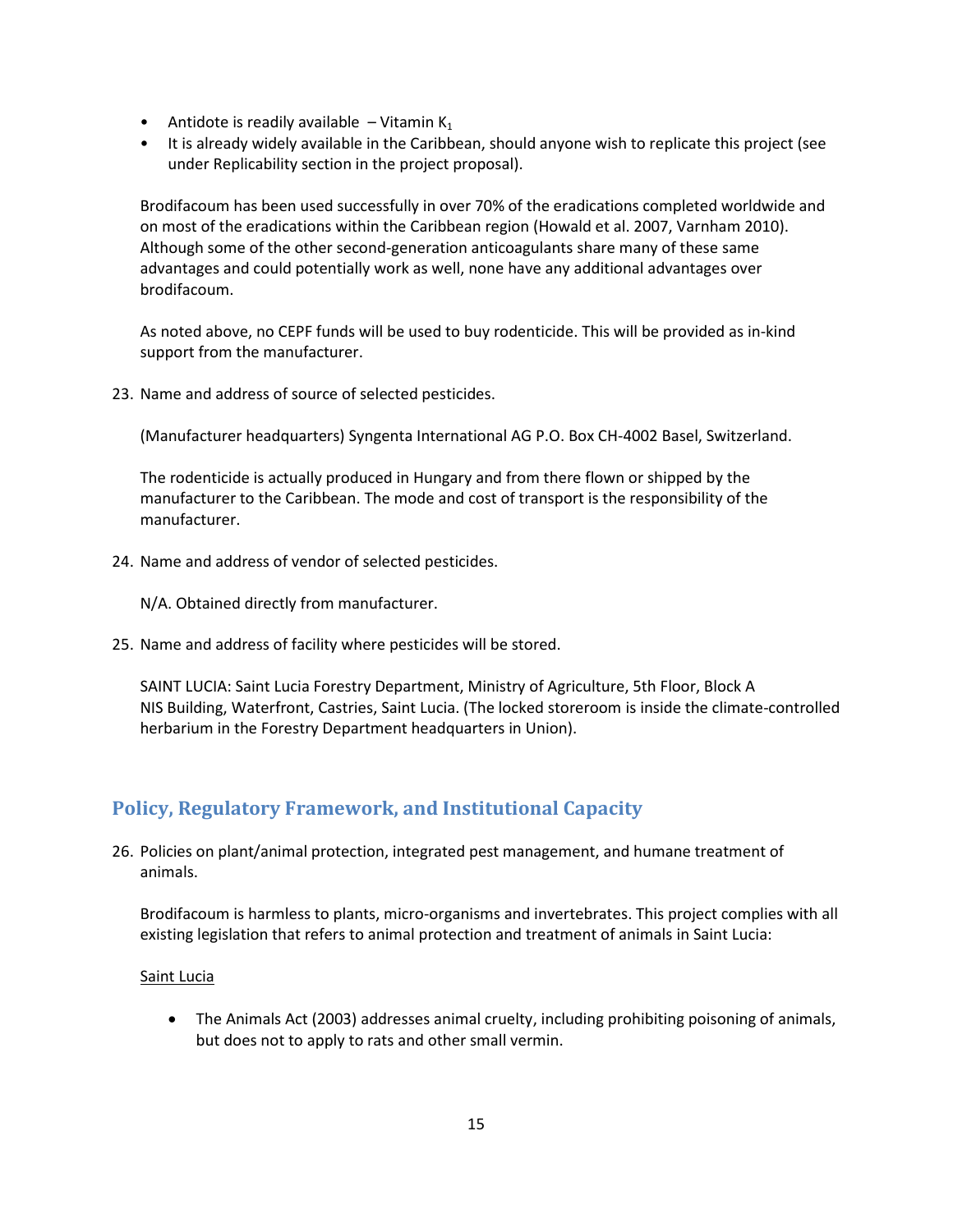The Wildlife Protection Act (1980) classifies all rats and mice as 'unprotected wildlife'. No protected species will be harmed by this project.

The brodifacoum bait used in this project is available off-the-shelf in most hardware stores and is widely used by local farmers and homeowners.

All field work by FFI adheres to the detailed ethical code set out by *Oryx – The International Journal of Conservation*, which governs ethical treatment of local people and other stakeholders, as well as treatment of animals. The use of an anticoagulant rodenticide is admittedly not very humane from the rats' perspective (PSD 1997), but unfortunately there is no genuinely humane alternative that is as effective in wiping out entire rat populations. Its use has to be weighed against the lack of alternatives and the ultimate outcome of restoring and conserving native biodiversity.

The planned project will also abide by the Vertebrate Control Policy established by the Royal Society for the Protection of Birds, which is applied to vertebrate control in the UK and UK Overseas Territories. In order to satisfy the policy, four tests must be passed: (i) that the seriousness of the problem has been established, (ii) that non-lethal measures have been assessed and found not practicable, (iii) that killing is an effective way of addressing the problem, and (iv) that killing will not have an adverse impact on the conservation status of other non-target species. These tests have been met by all previous FFI-led rat eradication operation in the Caribbean and will be applied to the proposed project activities.

This project has also been assessed using the ethical principles of Humane Vertebrate Pest Control (developed by RSPCA Australia, Humane Vertebrate Pest Control Working Group 2004) and will satisfy all criteria:

- The aims, benefits and harms of the eradication operation have all been clearly established, and efforts are ongoing to maximize the benefits and minimize the harms, thereby strengthening the ethical justification (Principle 1);
- The eradication operation is technically feasible and likely to succeed (Principle 2);
- The proposed rodenticide to be used, brodifacoum, is the most humane method that will achieve the aims of the eradication operation with a high likelihood of success, having already been used in many successful island operations (Principle 3);
- Methods which are proven to be effective on similar islands will be used (Principle 4);
- Established best-practice removal techniques will be followed wherever practical, and the project has be externally reviewed by the world-leading experts (such as Island Eradication Advisory Group, IEAG) (Principle 5);
- Monitoring will take place two years after the operation in order to assess whether the precise aim has been achieved (Principle 6);
- A wide-range of biosecurity measures are being progressed to ensure that the islands remain rodent-free after the operation and that no further control therefore needs to be undertaken (Principle 7);
- On the balance of factors, the method chosen is the only one which is likely to succeed on this island (Principle 8).
- 27. Description and assessment of capacity to develop and implement ecologically-based invasive and alien species control mechanisms.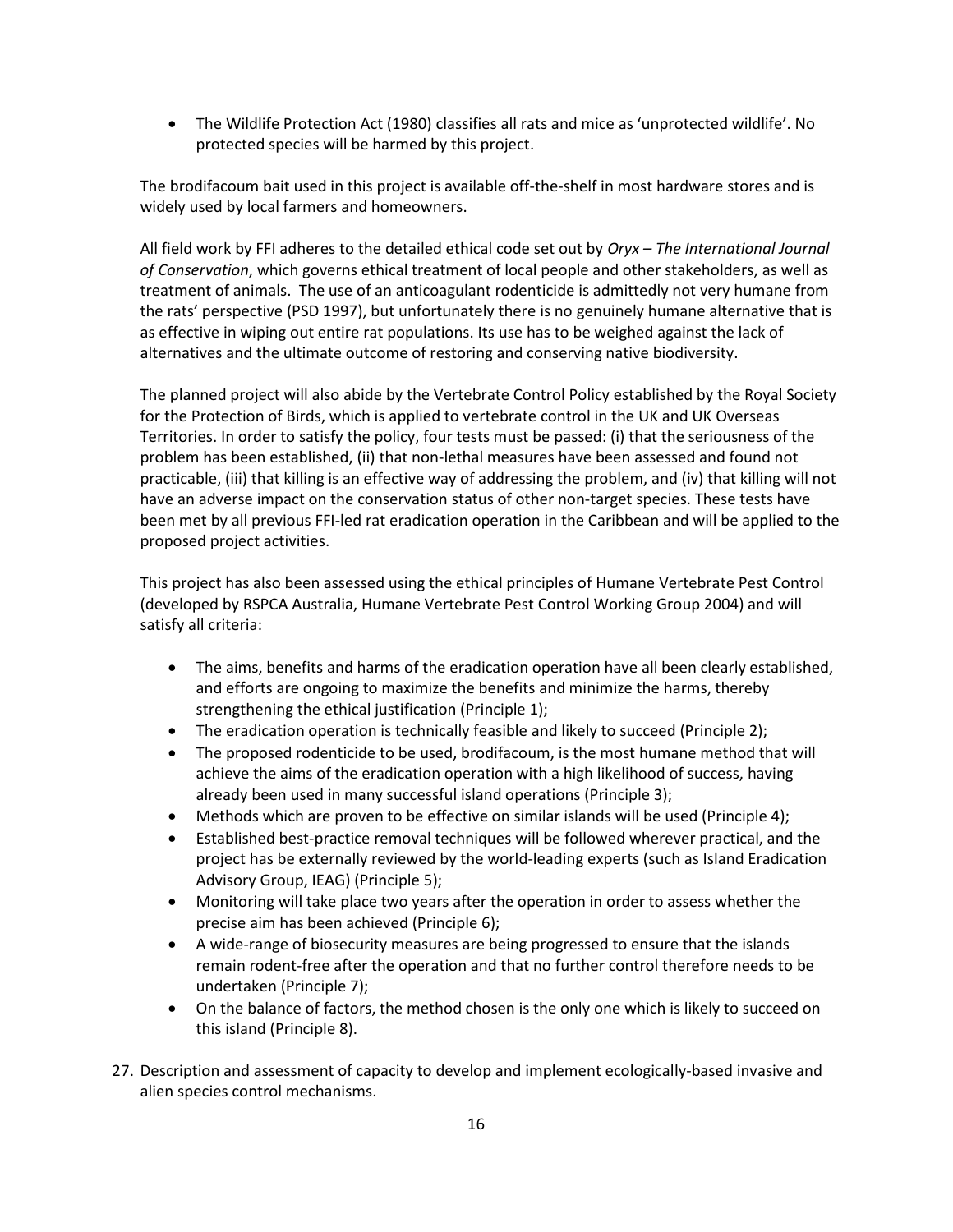As explained under 13, current capacity within Saint Lucia is limited, with almost no persons with the necessary know-how and experience to lead a rat eradication from start to finish. Building capacity among the relevant CSOs, by means of training, mentoring and provision of equipment and other resources to 'learn by doing', is a primary objective of this project.

Please see project proposal for more details. Some of the key deliverables under Component 1 ("Civil society organizations learn the key principles and methods of eradicating alien invasive species and preventing reinvasion") include:-

- 1.1.CSO baseline existing capacity and training needs evaluated at start and end of project. Capacity of Saint Lucia National Trust and EAG is shown to have been strengthened by this project, based on the CEPF Civil Society Tracking Tool.
- 1.2.At least 15 nationals trained on invasive alien species control to the level where they can implement the biosecurity and eradication activities under Components 2 and 5. Workshop and trainer reports detail the names of trainees, subjects covered, progress made and key observations and conclusions.
- 1.3.At least 10 nationals trained to the level where they can implement biodiversity monitoring activities. Workshop and trainer reports detail the names of trainees, subjects covered, progress made and key observations and conclusions.

Beside formal training, CSO staff, members and voluneets will also learn-by-doing and benefit from from ongoing mentoring from experienced alien invasive species experts and ecologists.

28. Description and assessment of the country's regulatory framework and institutional capacity for control of the distribution and use of pesticides.

This project complies with all existing legislation that refers to toxins, limited though this is:

### Saint Lucia

- The Biosafety Act (2006) governs only the management of genetically modified organisms.
- The Pesticides Control Act (1975) empowers the Minister to make regulations on the use of certain pesticides and allows inspectors to examine the use of pesticides. However no regulations have been issued that apply to brodifacoum.

To reiterate, the brodifacoum bait used in this project (Klerat™) is available off-the-shelf in most hardware stores in Saint Lucia and is widely used by local farmers and homeowners. The fact that our imports of Klerat™ are facilitated by the Government (the Saint Lucia Forestry Department in Saint Lucia) further demonstrates that its use does not conflict with government policy.

The only significant restrictions we have encountered concern dropping bait by helicopter, which requires prior approval from the relevant Aviation Authority to ensure that the helicopter is not overloaded and still able to fly safely. However, the present project will use only manual groundbased methods.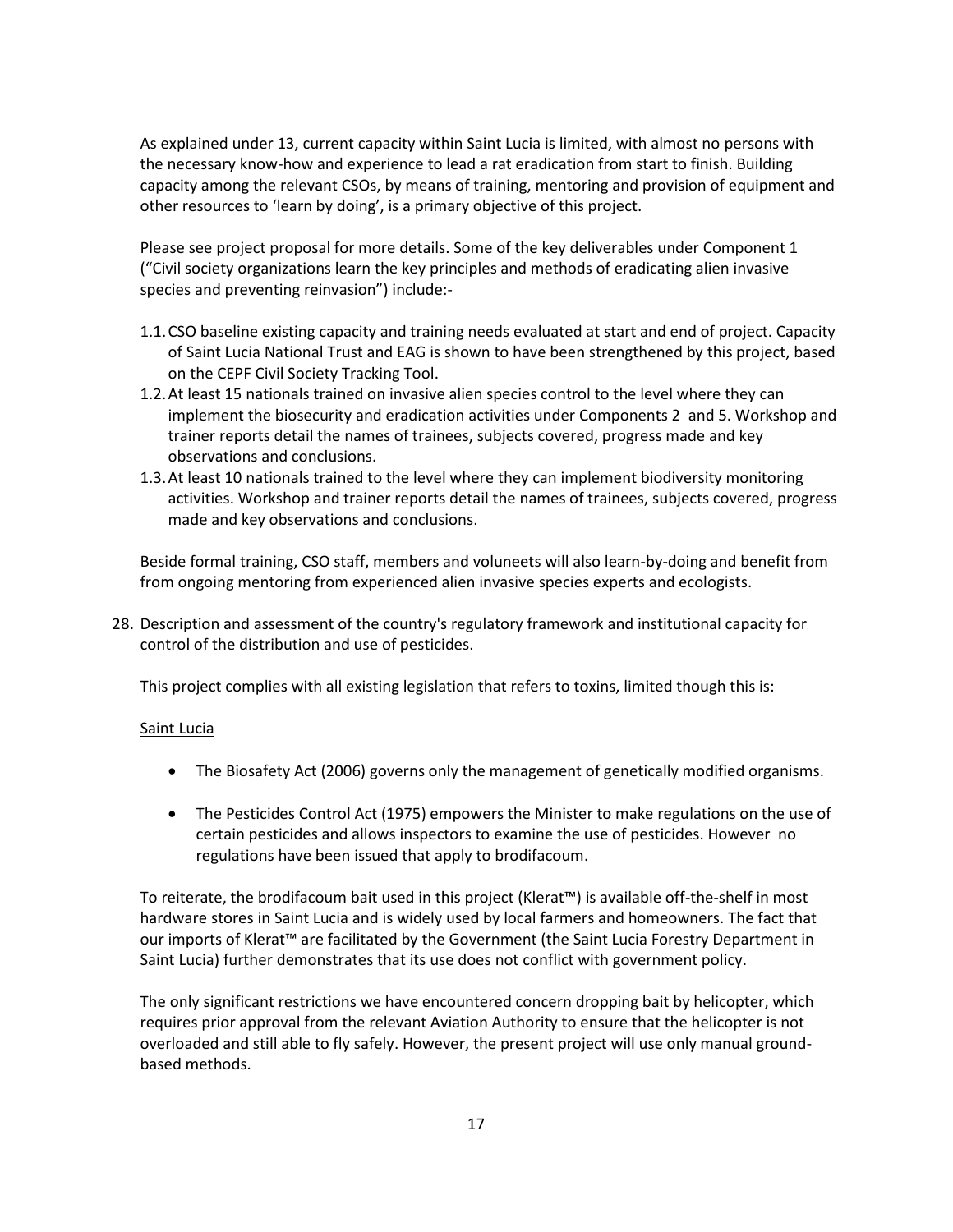Saint Lucia is currently developing a national alien invasive species management strategy, which is expected to lead to further policies and regulations (mainly regarding the importation of exotic species rather than control of established aliens), and a regional strategy is also being developed by the CABI as part of their regional UNEP/GEF project.

Institutional capacity is woefully limited across both civil society and government, and is greatly constrained by low numbers of technical staff and limited funding. However, Saint Lucia recognizes its need and responsibility to control alien invasive species and has signed up to relevant international agreements including the Convention on Biological Diversity and St George's Declaration. The government-endorsed management plans for the Point Sable Environmental Protected Area (including the Maria Islands) also specifically identifies the need for effective rat control on the offshore islands, and highlights the particular management roles and responsibilities of the Saint Lucia National Trust.

29. Proposed project activities to train personnel and strengthen capacity (list # of people and what they are being trained in).

*All* aspects of this project are designed to build and strengthen local capacity to address alien invasive species within a natural ecosystem. A full training needs analysis will be conducted in each country at the beginning of the project to determine exactly the numbers of persons and topics to be covered. We anticipate most training classes or workshops will have 6-10 trainees.

Although the project will involve a minimum of 10 Saint Lucian trainees in planning and implementing two rat eradication operations, a core principle of the training program is that 'prevention is always better than cure'. Local conservationists will learn, if they have not already done so, that it is far cheaper, easier and safer to prevent rodents and other pests from invading than it is to eradicate them.

30. Confirmation that the appropriate authorities were approached (who and when) and that the appropriate licenses and permissions were obtained by the project.

FFI has active Memorandums of Agreements with the relevant authorities which endorse FFI's role in biodiversity management, capacity building and invasive species management:

#### Saint Lucia

MoA with Saint Lucia National Trust, Saint Lucia Forestry Department and Durrell Wildlife Conservation Trust. Signed August 2011. Most of Saint Lucia's offshore islands concerned are vested in Saint Lucia National Trust, which strongly endorses rat control and biodiversity conservation (since 1994).

In Saint Lucia, our partner the National Trust has the power to approve pesticide use on the offshore islands in its care.

## **Consultation**

31. Plans [for], dates, and results of expert consultations (if necessary).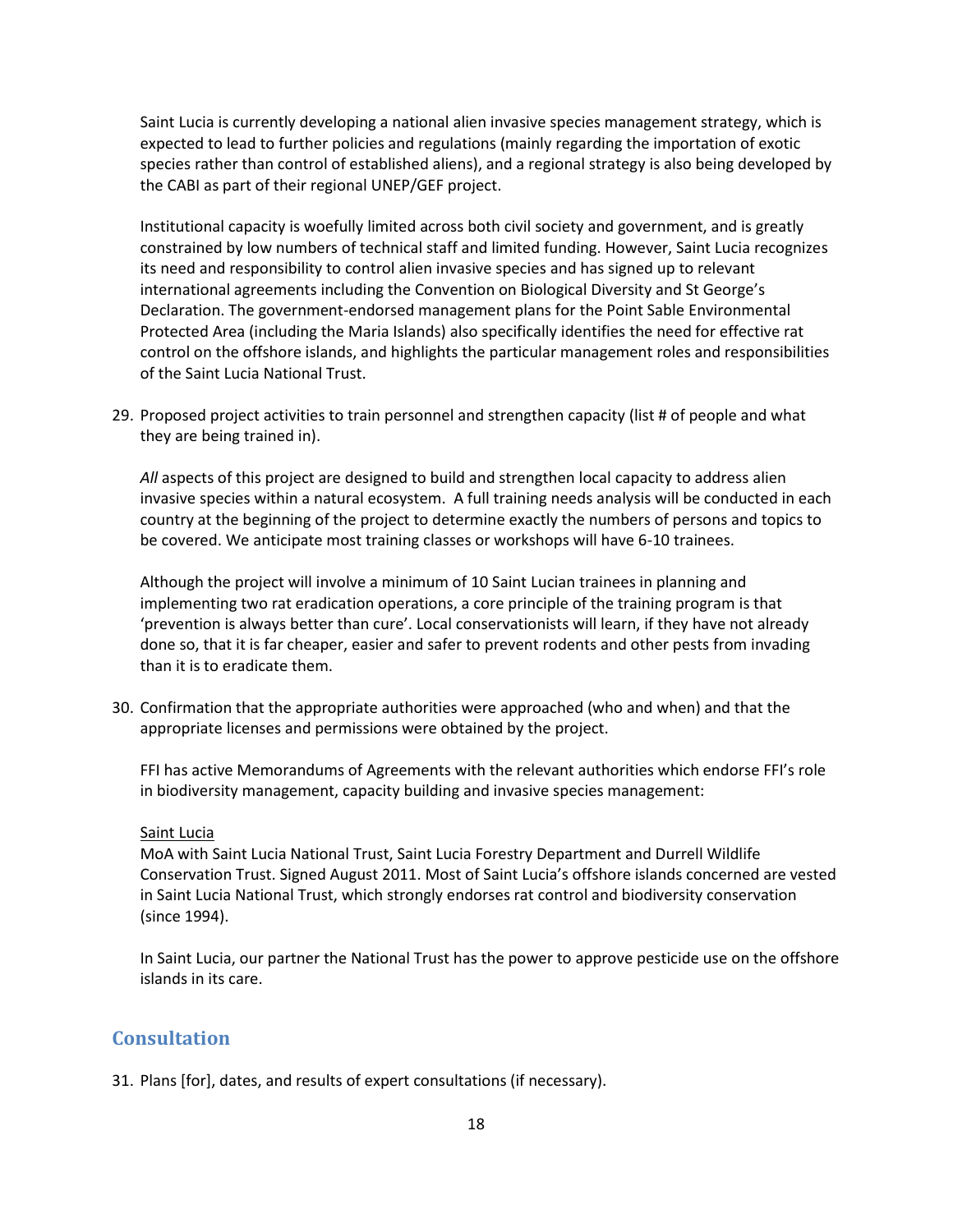The project team will also call upon independent experts from the IUCN/SSC Invasive Species Specialist Group and Island Eradication Advisory Group to:-

- a) Peer-review the rat eradication Operational Plans and any changes to the Biosecurity Program protocols: Peer-reviewers will, among other things, be asked to pay particular attention to the choice and use of pesticides, and suggest additional mitigation measures where necessary. The deadlines for these plans are shown on the proposal timetable (e.g. the revised Biosecurity Strategy for Saint Lucia's offshore islands should be completed in 2012).
- b) Peer-review papers, training materials and other outputs from this project, especially those intended for widespread circulation: Some of the deadlines for these outputs are shown on the proposal timetable. (These can be confirmed if and when the project start date is confirmed).
- c) Provide advice to resolve any additional problems encountered during the rat eradications and biosecurity activities: Although we trust no problems will arise that the project team cannot handle, other experts may have encountered similar problems in other countries and could suggest solutions on an ad-hoc basis.

None of the experts will be paid for peer-reviewing or providing ad-hoc advice. Their contribution is reciprocated by the Project Manager and the project's Alien Invasive Species Adviser who are frequently asked to review other project plans and outputs.

32. Plans [for], dates, and results of consultations with affected communities.

Consultations with landowners and other local community members have begun in preparation for the CEPF project, and we view this as an ongoing process, with further meetings with individuals and groups taking place every month.

Although no people live on the target islands, many people – some from the coastal villages - use them for recreation and other purposes. The direct risk to people from the pesticide is almost inconceivably low (even a child would need to eat a very large quantity of bait to suffer ill effects, and the bait tastes disgusting) and also very easily treatable with the antidote Vitamin  $K_1$ . Nonetheless we will advise people to keep away from the islands targeted for rat eradication during the 3-4 weeks that bait is present, partly for their own protection and partly to avoid potentially deterring rats from taking the bait.

It is important to note that exactly the same pesticide has been used in all previous rat eradications in Saint Lucia (and other countries) without any problems or objections being raised by local communities, nor indeed any signs of local communities being inconvenienced or harmed by its use. Interestingly, prior to the 2012 rat eradications in Anguilla, local fishermen asked whether bait would leak into the sea and kill fish, but this risk is avoided by using precisely targeted ground-based baiting and relatively low quantities of bait compared to aerial means. The same pesticide is already commonly used in this region and is available from most hardware stores and agricultural suppliers. Nevertheless, any concerns regarding the pesticide or any other aspect of the project will be listened to seriously and properly addressed. In meetings and radio shows, the project team will clearly explain how the pesticide works and exactly how it will be used.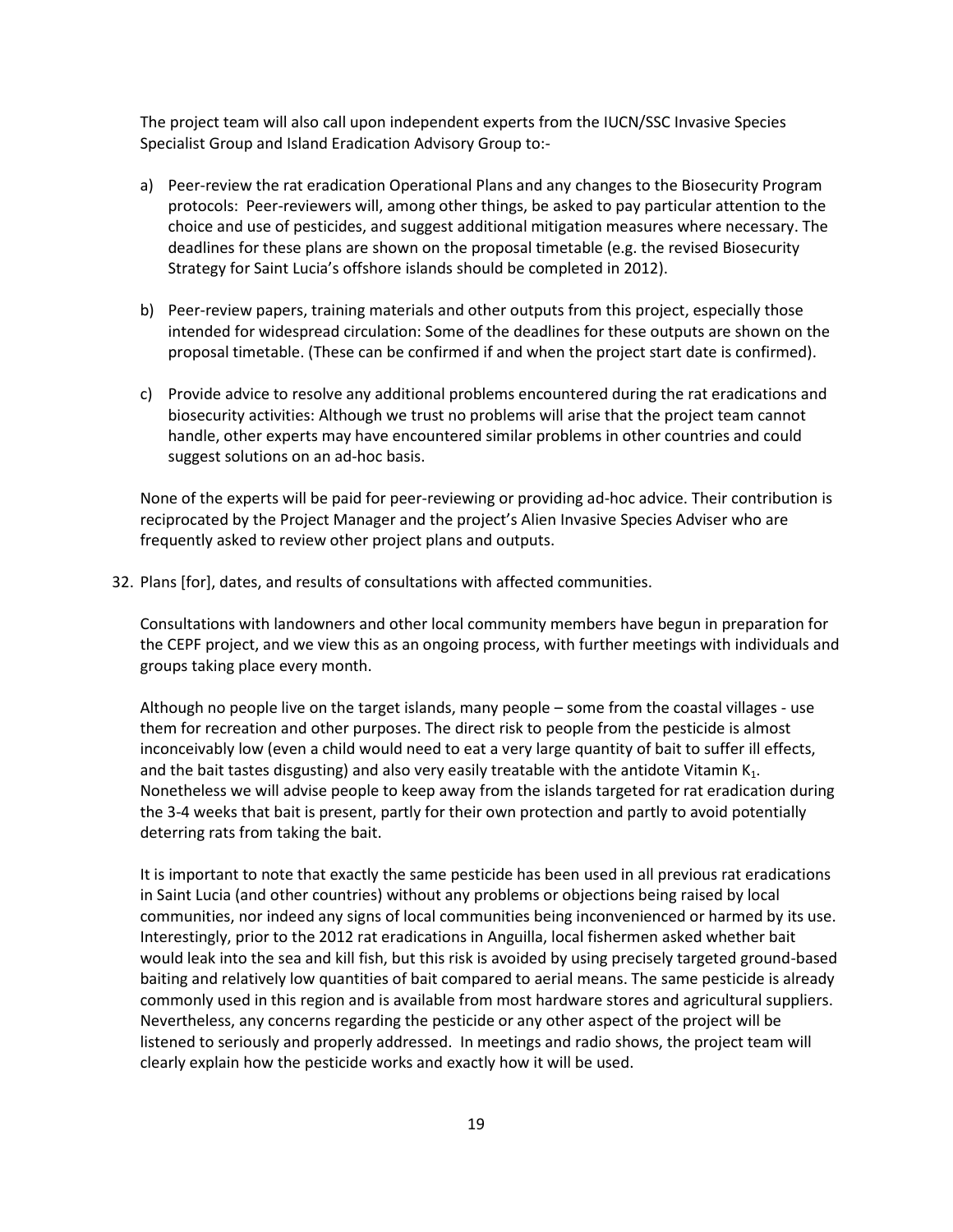We should add that, as a principle, community members are not paid to take part in consultations because this would set a bad precedent for any future participatory conservation initiatives by local CSOs or other groups. However, the project team may provide refreshments for meetings that run for more than an hour. Most meetings will take place in the local villages.

### **Monitoring and Evaluation**

33. Description of activities related to pest management that require monitoring during implementation.

#### Biosecurity

The most important monitoring activity in Saint Lucia is to regularly check and maintain permanent bait stations on the rat-free islands. Permanent bait stations should be placed around the islands, especially in areas with optimum rat habitat and in high risk areas, to aid with detecting and intercepting invading rats. Every station must be visited at least once every 5-6 weeks to check whether there are any signs of rats, ensure the stations are in good working order, clear away any overhanging vegetation (that may allow hermit crabs to enter and raid the stations) and to replenish the bait where necessary.

In addition to the bait stations (many of which are already currently in use on Saint Lucia), this project will also introduce and teach additional monitoring tools as appropriate (such as chocolate wax, chew cards, rodent motels).

#### Eradication

During an eradication operation, the uptake of bait is monitored and evaluated by field personnel visiting all bait deployment sites at least once a day (i.e. at least 30-40 meters in all directions across the island). Bait take (and consumption) will be accurately recorded into notebooks in the field for immediate inputting into a GIS-linked database back at camp for ongoing analysis. Refinements to the poisoning program can be made from this real time data and areas of high rat activity can be identified quickly and more heavily targeted throughout the program. The same personnel will also look out for any dead or dying rats or other animals, and record any evidence of non-target animals tampering with bait.

Field personnel also conduct intensive monitoring during and for several weeks after the eradication to determine that all of the rats have been eliminated (other measures may be carried out if any survivors are discovered). These include the use of baited rat traps, tracking tunnels and chocolateflavored wax, which rats find irresistible. Note that the coverage of this monitoring grid extends beyond that of the bait stations; one monitoring point at the station and one in-between two stations.

Team leaders will also conduct inspections to ensure field personnel are applying the monitoring techniques correctly. After two to three weeks, bait take should be reduced to nil, with all the rats on the island having been poisoned. All intensive monitoring points would again be recorded on GPS, entered into the GIS-linked database and mapped to ensure coverage of the island. If rats are still detected after 6 weeks, a second baiting and continued monitoring operation would be undertaken to finish the eradication.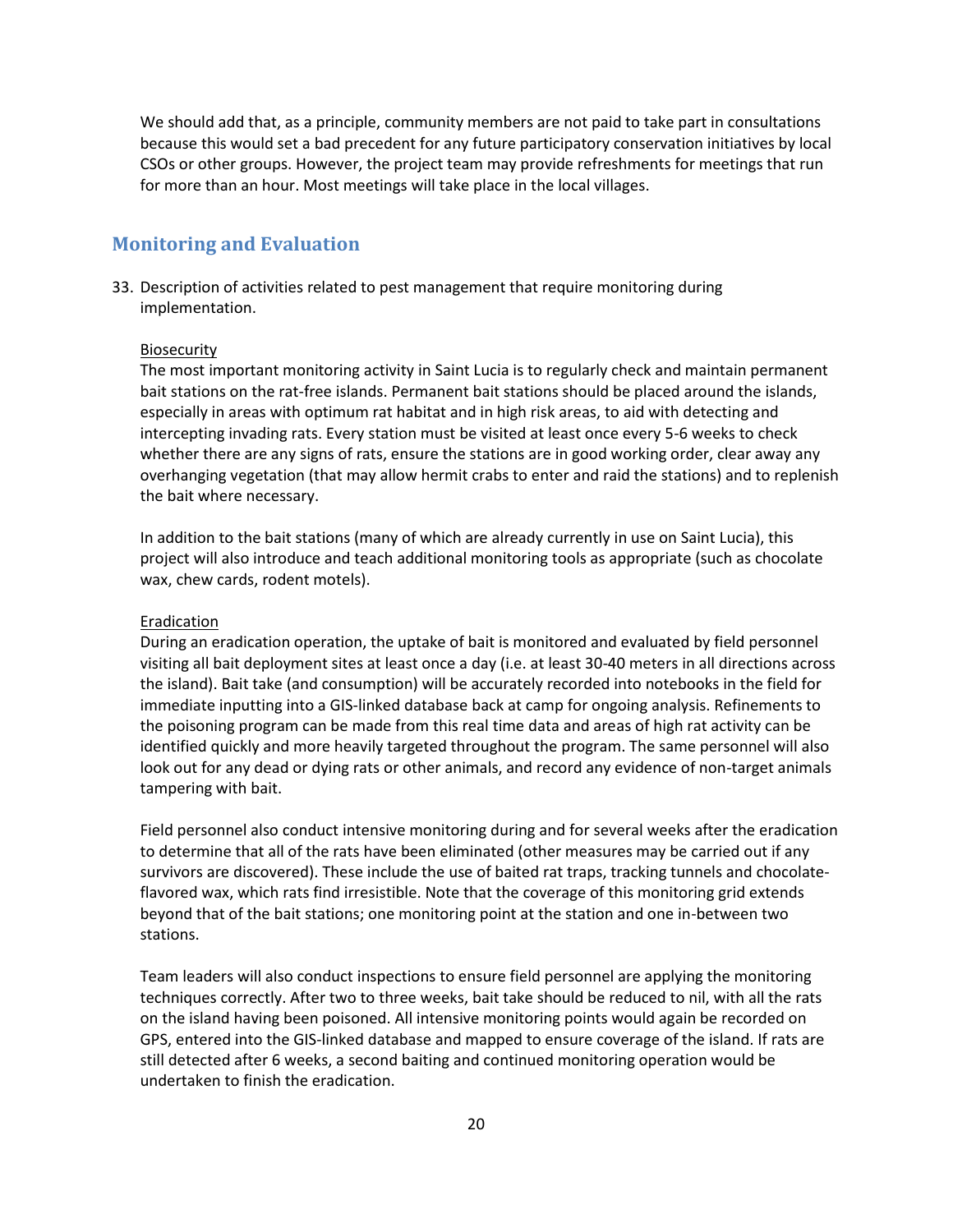Long-term monitoring for surviving (or reinvading) rats generally continues for two years between the end of the eradication phase and officially declaring the island rat-free. This is based on the average life expectancy of a wild adult rat (c. 18 months). Low numbers of rats may take longer to detect than realized.

#### Impact monitoring

For all islands involved in this project, monitoring biodiversity and local socioeconomic indicators are important for understanding and measuring project impacts. Some protocols for monitoring certain species have already been established in Saint Lucia, which this project will add to, using standardized methods e.g. point counts of land birds, fixed point photographs and whole seabird colony counts. More details are provided in the proposal or can be given on request.

Note that the Project Manager, the project's Alien Invasive Species Adviser and the National Coordinators will personally take part in most of the eradication, biosecurity and monitoring activities to make sure all personnel are implementing them to a high standard and in accordance with the rat eradication Operational Plans and the Biosecurity Program protocols. Particular attention will be paid to the safe handling and storage of pesticide, the field personnel's monitoring of bait uptake (including ensuring they correct identify whether a rat or other animal has eaten it), and their overall vigilance and attention to the status and welfare of non-target species in the area.

#### Compliance with this Pest Management Plan

Ensuring the project does not diverge from this plan is one of the objectives (components) of this project:-

| 6.1                                          | 6.1                                                          |
|----------------------------------------------|--------------------------------------------------------------|
| All team members in Antigua and Saint        | CEPF Pest Management Plan disseminated and discussed         |
| Lucia who are involved in handling, storage  | with all team members involved in rat control in Antigua and |
| and disposal of rodenticide understand and   | Saint Lucia. Project Manager and National Project            |
| apply the project Pest Management Plan.      | Coordinators conduct random checks to ensure field           |
| National reports confirm high level of       | personnel abide by these protocols, and expel any personnel  |
| compliance with pest management plan.        | who wilfully misuse rodenticide.                             |
| 6.2                                          | 6.2                                                          |
| Independent verification that the use of     | All Rat Eradication Feasibility Plans, Operational Plans,    |
| rodenticide in this project follows safe and | Biosecurity Protocols and other technical outputs from this  |
| effective practices.                         | project are subject to peer-review by independent experts,   |
|                                              | including Island Eradication Advisory Group and members of   |
|                                              | the IUCN/SSC Invasive Species Specialist Group.              |

Component 6. PROJECT COMPLIES WITH CEPF-APPROVED PEST MANAGEMENT PLAN

Independent peer-review of key technical plans and reports was further explained under section 31 above.

34. Monitoring and supervision plan, implementation responsibilities, required expertise and cost coverage.

Monitoring of the pesticide's use is primarily the responsibility of the Project Manager and National Coordinators, although of course all field personnel and trainees will be expected to cooperate in monitoring bait uptake and any changes in native wildlife (above). The Project Manager and